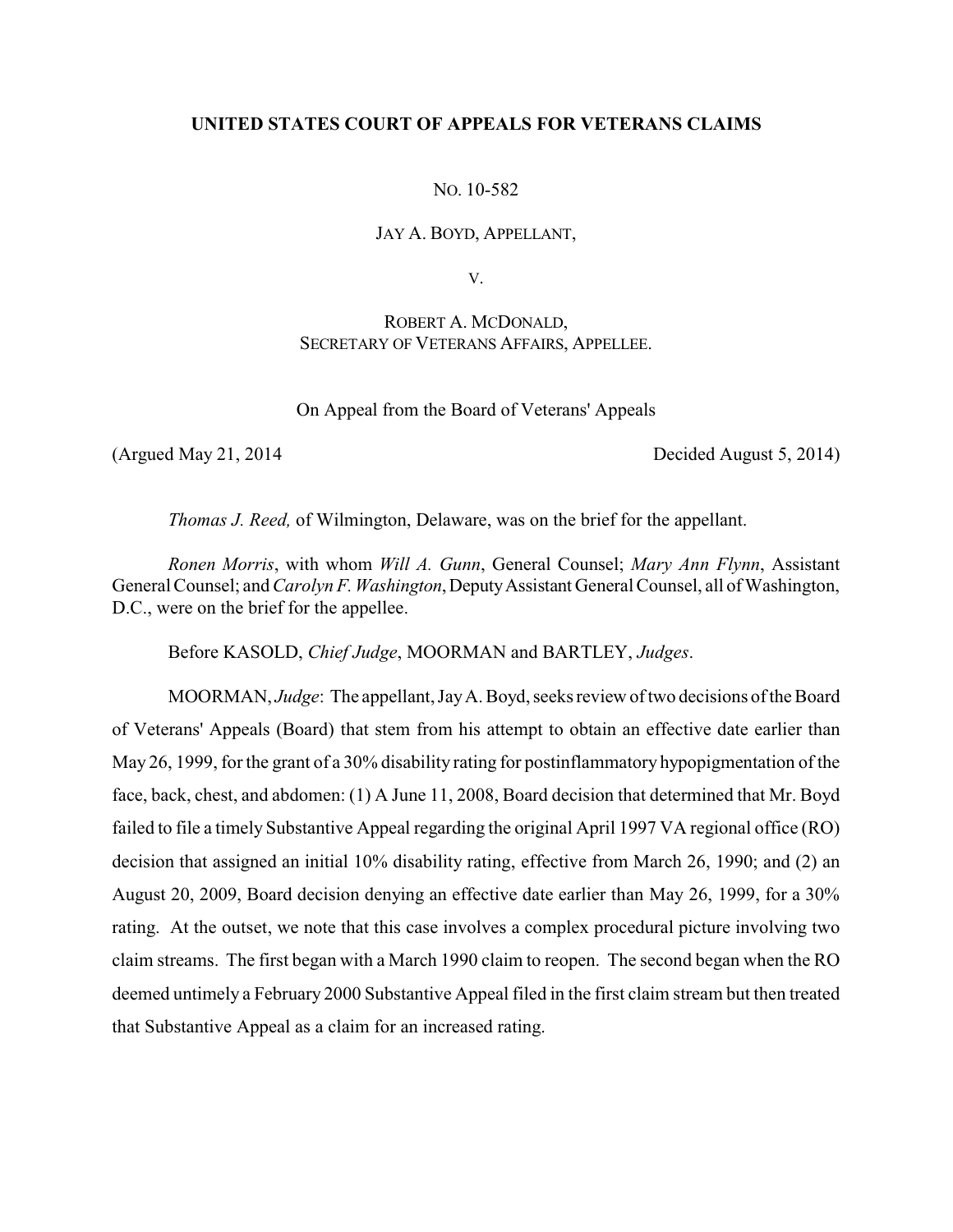This case was sent to a panel to address whether matters previously viewed by the Court to be inextricably intertwined and remanded may subsequently be adjudicated separately by the Board. We hold that, unless explicitly stated otherwise in a Court order, the Board retains the authority to adjudicate matters separately. Accordingly, Mr. Boyd is required to appeal the 2008 Board decision for this Court to review the Board's determination regarding the untimeliness of the Substantive Appeal even though the Board, in the same decision, remanded the matter of an earlier effective date for the 30% rating. Based on the circumstances here, we also hold that the finality of the 2008 Board decision was abated and Mr. Boyd's appeal from that decision is therefore premature, and we will dismiss the appeal from that decision. Because Mr. Boyd has not shown error in the 2009 Board decision, the Court will affirm that decision. The Court's affirmance of the 2009 Board decision does not affect Mr. Boyd's pursuit of an earlier effective date for service connection for hypopigmentation or a rating higher than 10% based on the first claim stream–i.e., the March 1990 claim that is the subject of the 2008 Board decision.

#### **I. FACTS**

Mr. Boyd served in the U.S. Army from April 1968 to March 1970 and from September 1979 to September 1982, including service in the Republic of Vietnam. Record (R.) 2399, 2401, 2531. Shortly after his discharge in 1982, he filed a claim for service connection for hypopigmentation, which was denied. In March 1990, he sought to reopen the claim, and an April 1997 RO decision granted service connection for his skin condition and assigned a 10% disability rating, effective from March 26, 1990. R. at 2321-26.

In 1997, Mr. Boyd submitted a Notice of Disagreement (NOD), contesting his initial disability rating and the effective date of service connection, but, in March 1999, the RO issued a Statement of the Case (SOC) continuing Mr. Boyd's disability rating and effective date. R. at 2215- 22, 2243. In February 2000, Mr. Boyd filed a Substantive Appeal again challenging his initial disability rating and the effective date of service connection. R. at 2200-01. In a March 2000 letter, however, the RO determined that the February 2000 Substantive Appeal was untimely and instead construed it as a claim for an increased rating. R. at 2199. This created the two claim streams noted at the outset: One arising from the 1990 claim to reopen the claim for service connection for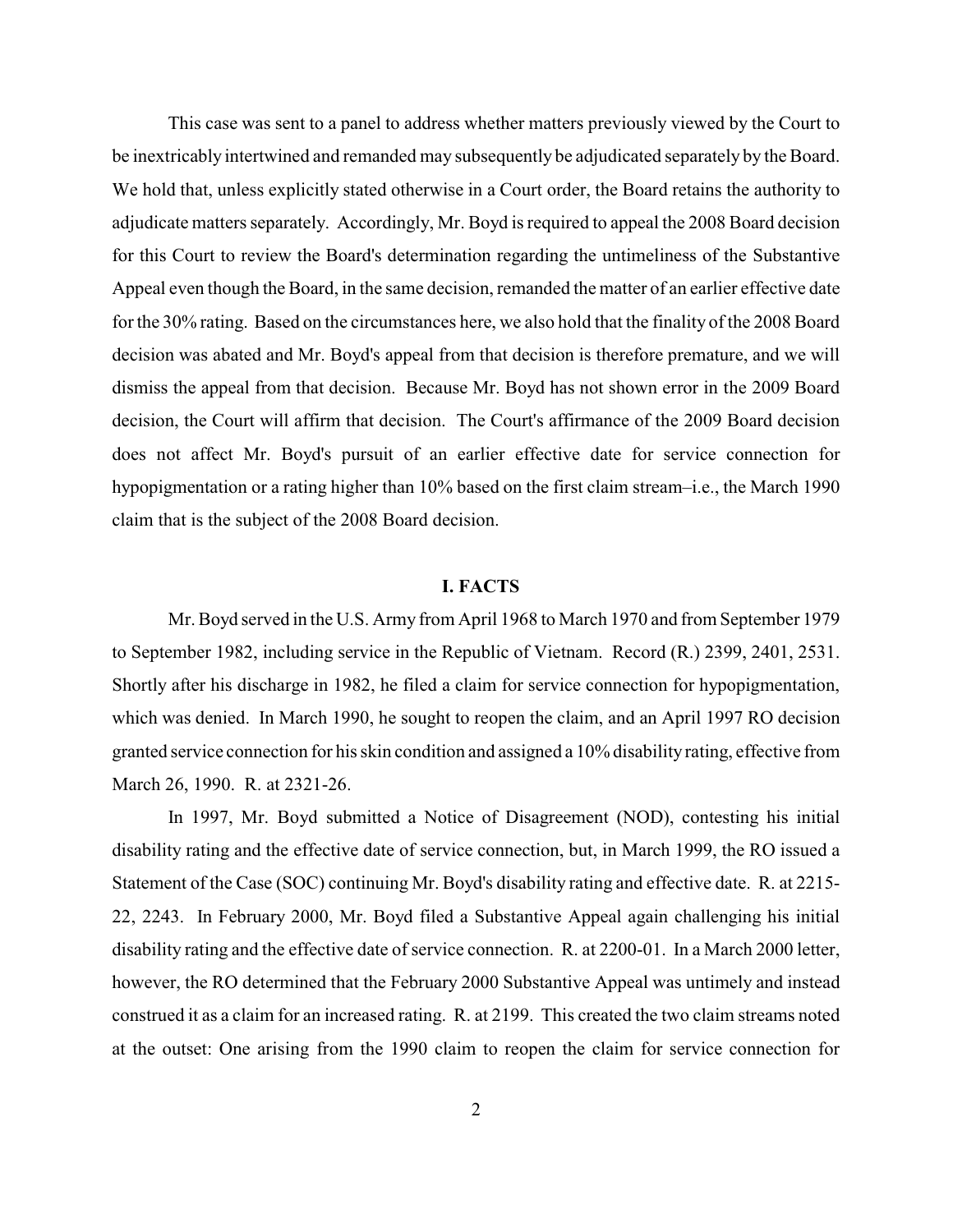hypopigmentation, and one arising from the February 2000 claim for an increased rating, as construed by the RO.

As to the first claim stream, in May 2000, Mr. Boyd filed an NOD challenging the RO's determination that his Substantive Appeal relating to his initial disability rating and effective date of service connection was untimely. R. at 2168. In the NOD, Mr. Boyd stated that he had been misinformed by a VA counselor as to the amount of time he had to submit his appeal to the Board, which, he asserted, had the effect of tolling the Substantive Appeal period. With regard to the second claim stream, in July 2000, Mr. Boyd filed a statement in support of claim to which he attached, inter alia, private medical records from May 26, 1999. R. at 2150, 2166. Shortly thereafter, the RO awarded an increased disability rating of 30% for hypopigmentation, effective from May 26, 1999. R. at 2150-51. Subsequently, Mr. Boyd filed a Substantive Appeal in which he accepted the 30% increased rating, but sought an effective date earlier than May 1999 for his increased rating. R. at 2136-38.

The two claim streams were addressed together in a November 2002 Board decision, in which the Board (1) determined, as to the first claim stream, that a timely Substantive Appeal had not been filed relating to the initial 10% rating and effective date; and (2) denied, as to the second claim stream, an effective date earlier than May 26, 1999, for Mr. Boyd's increased 30% rating. R. at 1987-2000. The Board, however, did not address Mr. Boyd's contention that tolling of the Substantive Appeal period was warranted based on incorrect information given by a VA claims counselor concerning the filing deadline.

In October 2007, this Court vacated the November 2002 Board decision with respect to both determinations and remanded the matters to the Board for further proceedings. *Boyd v. Mansfield*, No. 03-1508, U.S. Vet. App. LEXIS 1803 (Oct. 22, 2007) (mem. dec.); R. at 51-65. As to the first claim stream, the Court directed the Board to discuss the potential applicability of equitable tolling to the 60-day period for filing a Substantive Appeal. As to the second claim stream, the Court explained that the Board's decision on the Substantive Appeal issue might have a "significant impact" on the matter of an earlier effective date for Mr. Boyd's 30% disability rating and, therefore, concluded that the earlier-effective-date issue "is inextricablyintertwined with Mr. Boyd's claim that he filed a timely Substantive Appeal." R. at 59.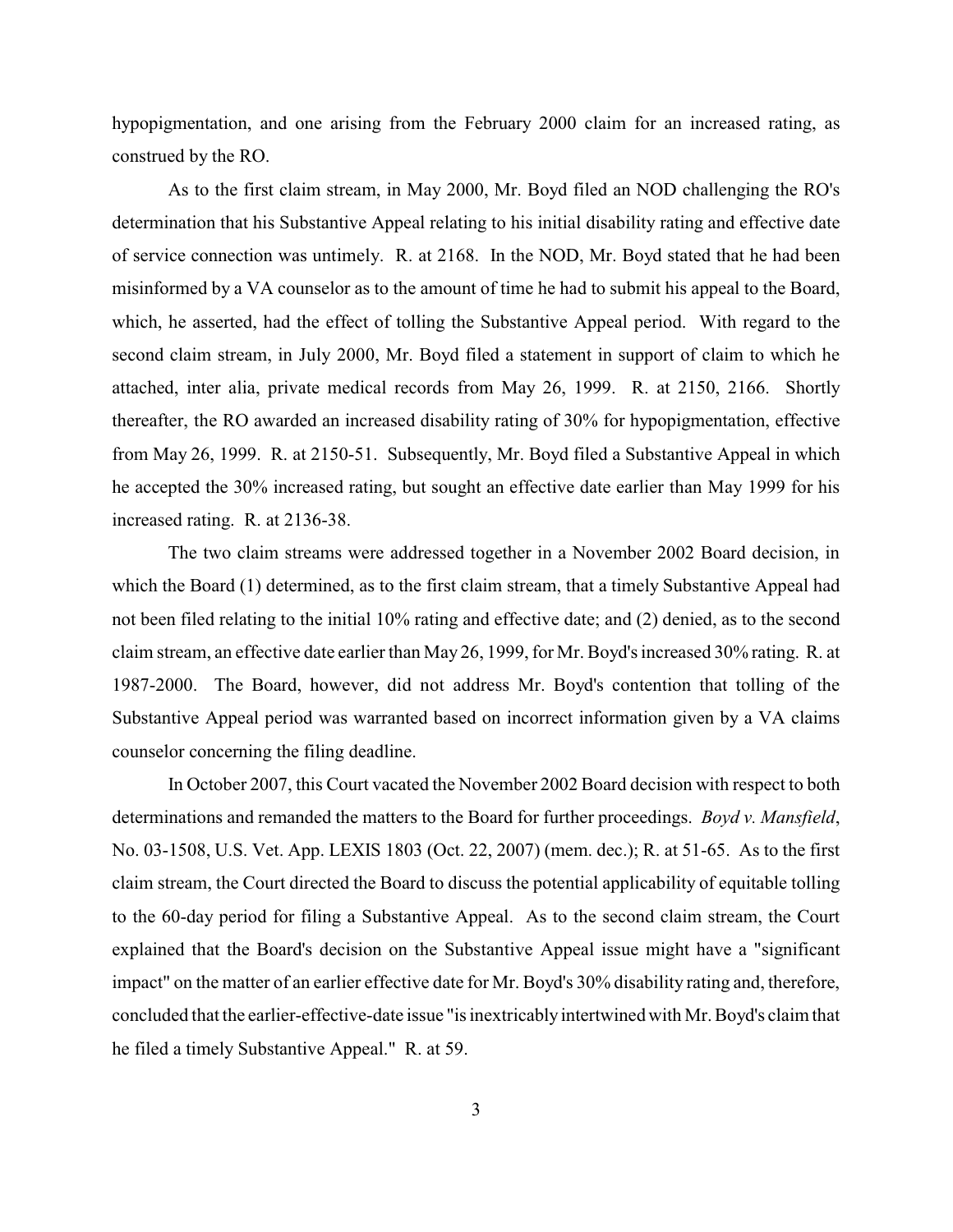Of note, approximately two months before the Board issued the June 2008 decision now on appeal, Mr. Boyd notified VA that his address was "Apt A, 209 Halstead, Copperas Cove, Texas, 76522." R. at 885. Approximately two weeks later, on April 18th, however, Mr. Boyd again contacted VA, and VA noted that Mr. Boyd reported his address as "3473 Lions Gate Ct, Lithonia, Georgia 30038." R. at 883.

In the June 2008 decision, the Board found, with respect to the first claim stream, that Mr. Boyd's Substantive Appeal relating to his initial 10% rating and effective date was untimely and that equitable tolling was not warranted. Accordingly, the Board denied "the appeal on that issue." As to the second claim stream, the Board found remand was warranted regarding an effective date earlier than May 1999 for the 30% rating.

The Board's cover letter enclosing the June 2008 decision was addressed to "1535 MLK Dr., Copperas Cove, TX 76522," the address on file for Mr. Boyd prior to April 2008. R. at 30. The June 2008 Board decision was returned to the Board as undeliverable. On July 8, 2008, the Board instructed the Waco, Texas, RO to ascertain Mr. Boyd's correct address and resend the Board decision to him. R. at 85. On August 13, 2008, the RO sent a copy of the June 2008 Board decision to Mr. Boyd at "*Apt 1*, 209 E Halstead, Copperas Cove, TX 76522." R. at 84 (emphasis added). Apparently this letter was not returned as undeliverable notwithstanding the facts that Mr. Boyd's previous address was at "*Apt. A*, 209 E. Halstead," and, most significantly, that Mr. Boyd's address at the time was in Lithonia, Georgia. Notably, VA previously used "Apt. A," not "Apt. 1," in sending notice to Mr. Boyd and in recording his address. R. at 1449 (Jan. 2008 90-Day Letter), 885 (Apr. 3, 2008 Report of Contact), 83 (VA database screenshot). There is no indication in the record that the RO or the Board ever sent the June 2008 Board decision to the Lithonia, Georgia, address.

Subsequently, on February 27, 2009, the RO received a statement from Mr. Boyd in which he disagreed with the Board's June 11, 2008, decision, and he addressed both claim streams. As to the first claim stream, he asserted error in the Board's determination that there was no proof that he had received inaccurate information from VA regarding the filing deadline for his February 2000 Substantive Appeal and referred to his signature on a VA sign-in sheet with both security staff and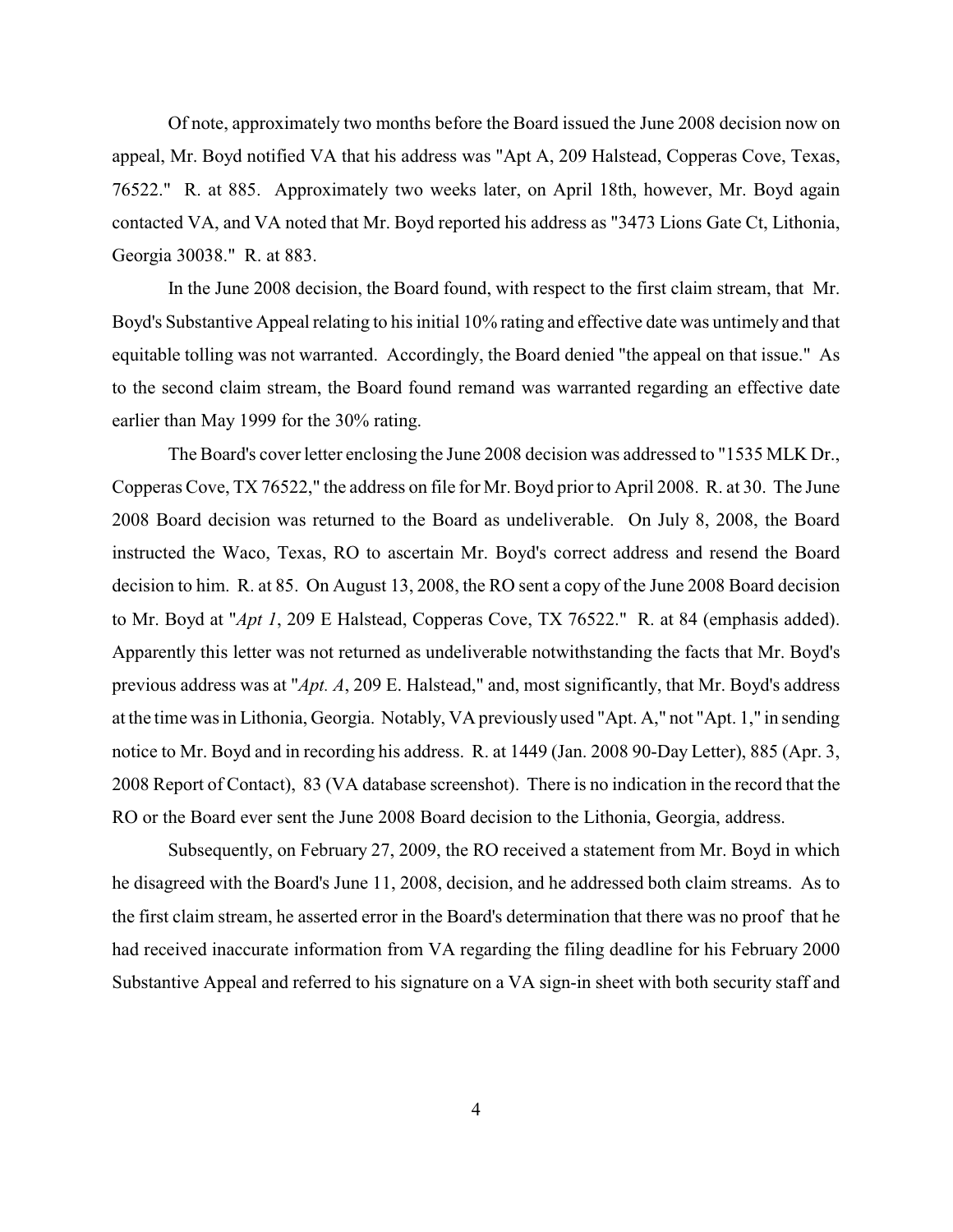VA on the day he spoke with a VA claims counselor. R. at  $71-72<sup>1</sup>$  As to the second claim stream, he stated that he believed he was entitled to an effective date earlier than May 26, 1999, for his 30% rating. R. at 72.

Acting on the June 2008 Board remand of the matter of an effective date earlier than May 1999 for the 30% rating–the second claim stream, the Appeals Management Center (AMC) issued an April 2009 Supplemental Statement of the Case (SSOC) continuing the denial of an earlier effective date. R. at 68. The Secretary took no action on Mr. Boyd's February 2009 statement with respect to the first claim stream; specifically, the Secretary did not address whether the February 2009 statement was a motion for reconsideration of the June 2008 Board finding untimely Mr. Boyd's Substantive Appeal as to the effective date of service connection and the 10% rating.

In August 2009, the Board issued a decision addressing both claim streams. As to the first claim stream, the Board concluded that the June 2008 Board decision was final on the issue of the timeliness of the Substantive Appeal. The Board did not address the veteran's February 2009 statement asserting error in the June 2008 Board decision. With respect to the second claim stream, the Board denied an effective date earlier than May 1999 for Mr. Boyd's 30% rating. R. at 3-15.

In February 2010, Mr. Boyd filed pro se a Notice of Appeal (NOA) in this Court, stating that he "disagree[d] with the Board of Veterans['] Appeals." That NOA was dismissed by the Court, however, pursuant to *Henderson v. Peake*, 22 Vet.App. 217, 221 (2008), because it was filed more than 120 days after the August 2009 Board decision. *See* May 21, 2010, Order. Mandate issued in August 2010.

 $^1$  Although Mr. Boyd referred to VA's "letter dated July 11, 2008," it is clear from the language in his statement that he is quoting from the June 2008 Board decision. He specifically quotes language from page 11, paragraph 3, of the Board decision.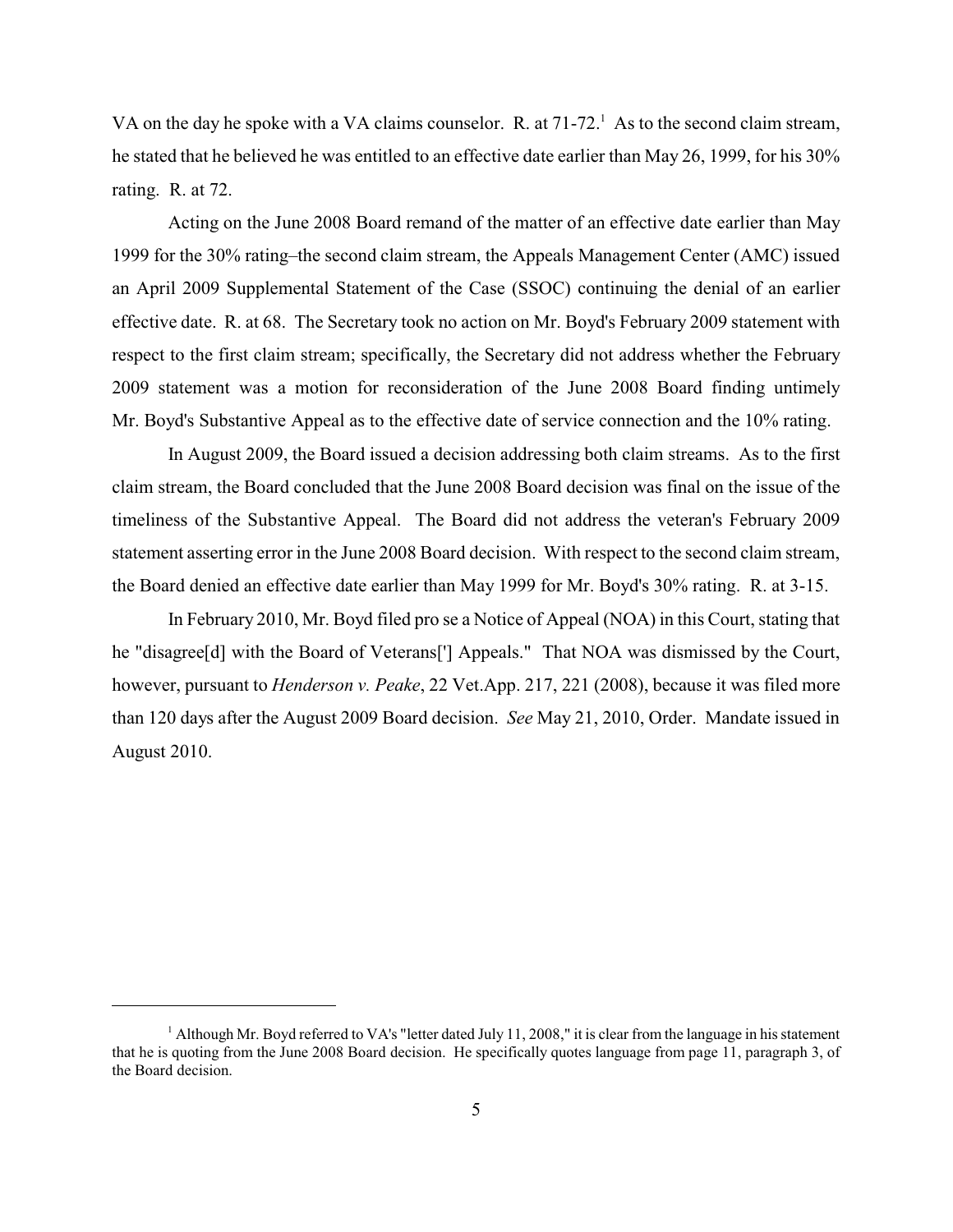Subsequently, in February 2012, Mr. Boyd filed pro se a motion to recall mandate.<sup>2</sup> Mr. Boyd argued the merits of the Substantive Appeal issue decided in the June 2008 Board decision, as well as the merits of the earlier-effective-date issue decided in the August 2009 Board decision. Feb. 29, 2012, Motion to Recall Mandate at 1. Accordingly, his motion to recall mandate sought to reinstate an appeal from both the June 2008 and August 2009 Board decisions.

Responding to the motion, the Secretary informed the Court that Mr. Boyd had filed a timely motion for Board reconsideration of the August 2009 Board decision and that, although the Board Chairman denied that motion in a September 29, 2010, decision, the Chairman's decision was mailed to Mr. Boyd at an outdated address.<sup>3</sup> The Secretary therefore was "not opposed to the Court's recall of mandate and acceptance of the NOA." Apr. 16, 2012, Secretary's Response. The Secretary did not address Mr. Boyd's contentions regarding the June 2008 Board decision. In May 2012, the Court granted the motion to recall mandate and withdrew its entry of judgment and 2010 dismissal order.

Following the reinstatement of Mr. Boyd's appeal, the parties completed briefing in March 2013. In September 2013, the Court directed that the Secretary file a supplement to the record on appeal to include the Board's cover letter to the June 2008 Board decision and notice of appellate rights. The case was then submitted to a panel, Mr. Boyd retained counsel, the parties filed substitute briefs, and this Court heard oral argument.

# **II. PARTIES' ARGUMENTS**

On appeal, the appellant challenges both the June 2008 and August 2009 Board decisions. He makes two main arguments: First, he maintains that the June 2008 Board decision did not become final until the issue regarding an earlier effective date for his increased rating was decided

 $^2$  Mr. Boyd filed his motion to recall mandate within 120 days of this Court's Miscellaneous Order No. 04-12, which allowed any appellant whose appeal was dismissed pursuant to thisCourt's decision in *Henderson v. Peake*, *supra*, to file a motion to recall mandate premised on an argument that the 120-day period for filing the NOA should be equitably tolled in his or her case. Misc. Order No. 04-12 (U.S. Vet. App. Feb. 7, 2012). The miscellaneous order was issued based on the U.S. Supreme Court's decision in *Henderson v. Shinseki*, 131 S. Ct. 1197 (2011), *rev'g* 589 F.3d 1201 (Fed. Cir. 2009), which held that the 120-day limit to file an NOA–although an important procedural rule–was not jurisdictional, and subsequently, in *Bove v. Shinseki*, 25 Vet.App. 136 (2011), this Court held that "the important procedural rule" is subject to equitable tolling.

<sup>&</sup>lt;sup>3</sup> Because the Board Chairman's decision denying reconsideration was attached to the response, Mr. Boyd was notified of the Board Chairman's denial as of the date the response was served.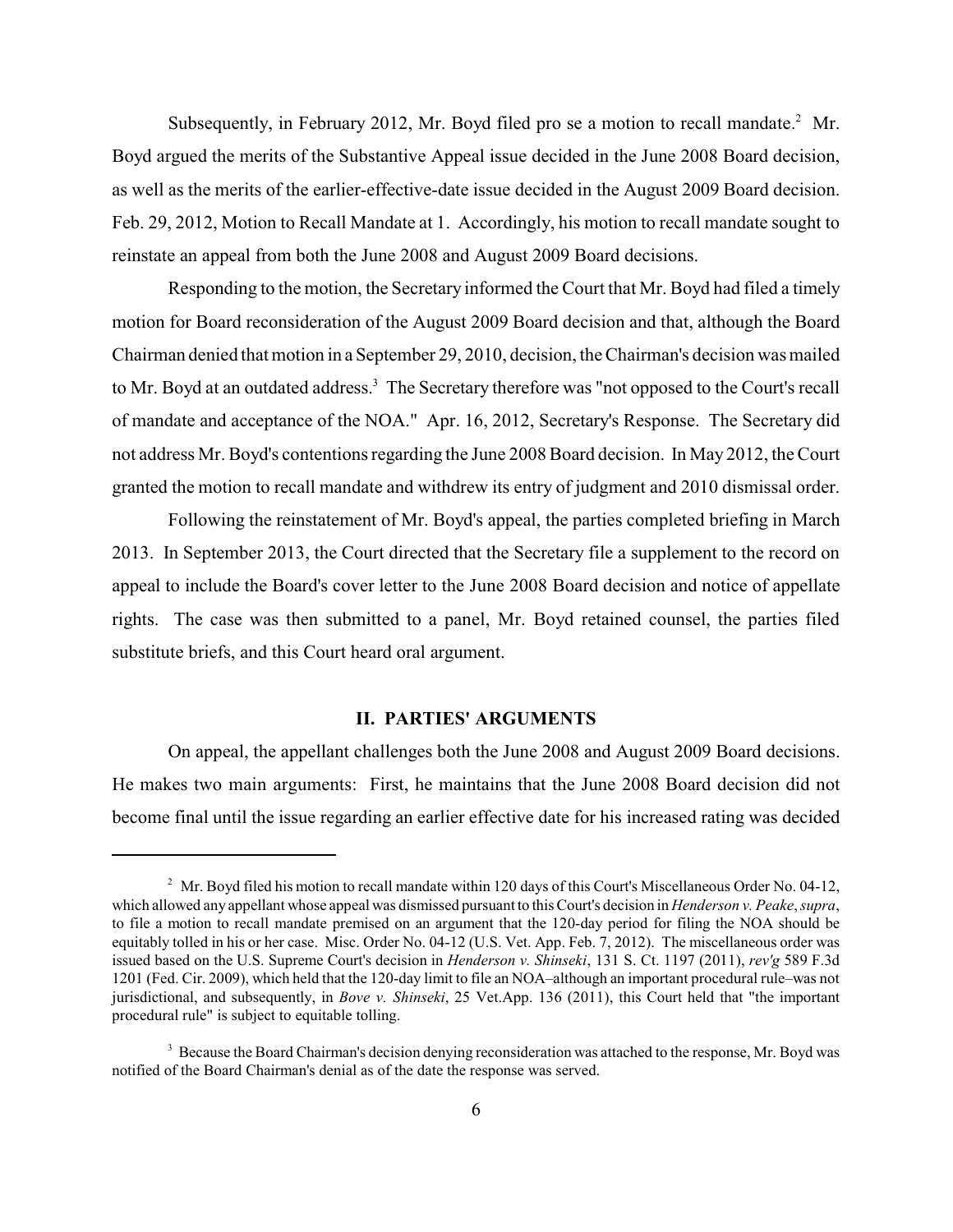in the August 2009 Board decision because this Court's October 2007 decision had deemed the matters inextricably intertwined and the Board, therefore, had no authority to separately adjudicate the issues. Alternatively, he asserts that, following the Court's 2007 remand decision, he was entitled to specific notice of the Board's intent to separate the issues prior to the Board's decision. Second, he argues that the finality of the June 2008 Board decision was abated because the Board mailed that decision to him at the wrong address and, therefore, the 120-day period to appeal to this Court did not begin to run until he received notice of the 2008 decision. Regarding the August 2009 Board decision, the appellant essentially challenges the May 1999 assigned effective date for his increased rating, arguing that the Board failed to address medical reports from 1982 through 1996 "showing whole body involvement" of loss of pigmentation.

The Secretary contends that the Court lacks jurisdiction to review the June 2008 Board decision because it was a final, appealable decision, and the appellant's 2010 pro se NOA was untimely as to this Board decision. The Secretary concedes that the June 2008 decision was mailed to the appellant at the wrong address but asserts that the appellant "did in fact receive and had actual notice of the June 2008 decision" when it was remailed to him in July 2008. In support, the Secretary argues (1) the remailing was not returned as undeliverable; (2) the appellant later referenced the Board decision in the February 2009 statement to the RO; and (3) the appellant merely contends that the Board decision was mailed to the wrong address but does not assert that he did not actually receive it after the remailing.

The Secretary further argues that the Board is not required to provide any specific notice of its intent to separate issues previously found by the Court to be inextricably intertwined and maintains that it was within the Board's authority to separately decide the claims or issues because (1) the Court did not conclude that a decision on the Substantive Appeal issue depended on the disposition of the earlier-effective-date issue, onlyvice versa–i.e., that the earlier-effective-date issue depended on the Substantive Appeal issue–and, therefore, the issues did not have an interdependent (mutually dependent) relationship; and (2) a Court determination that two issues are inextricably intertwined that is made for purposes of judicial economy is not binding on the Secretary. Finally, the Secretary asserts that the effective date for the appellant's increased-rating claim, which he filed in February 2000, can be no earlier than one year prior to the date of the claim.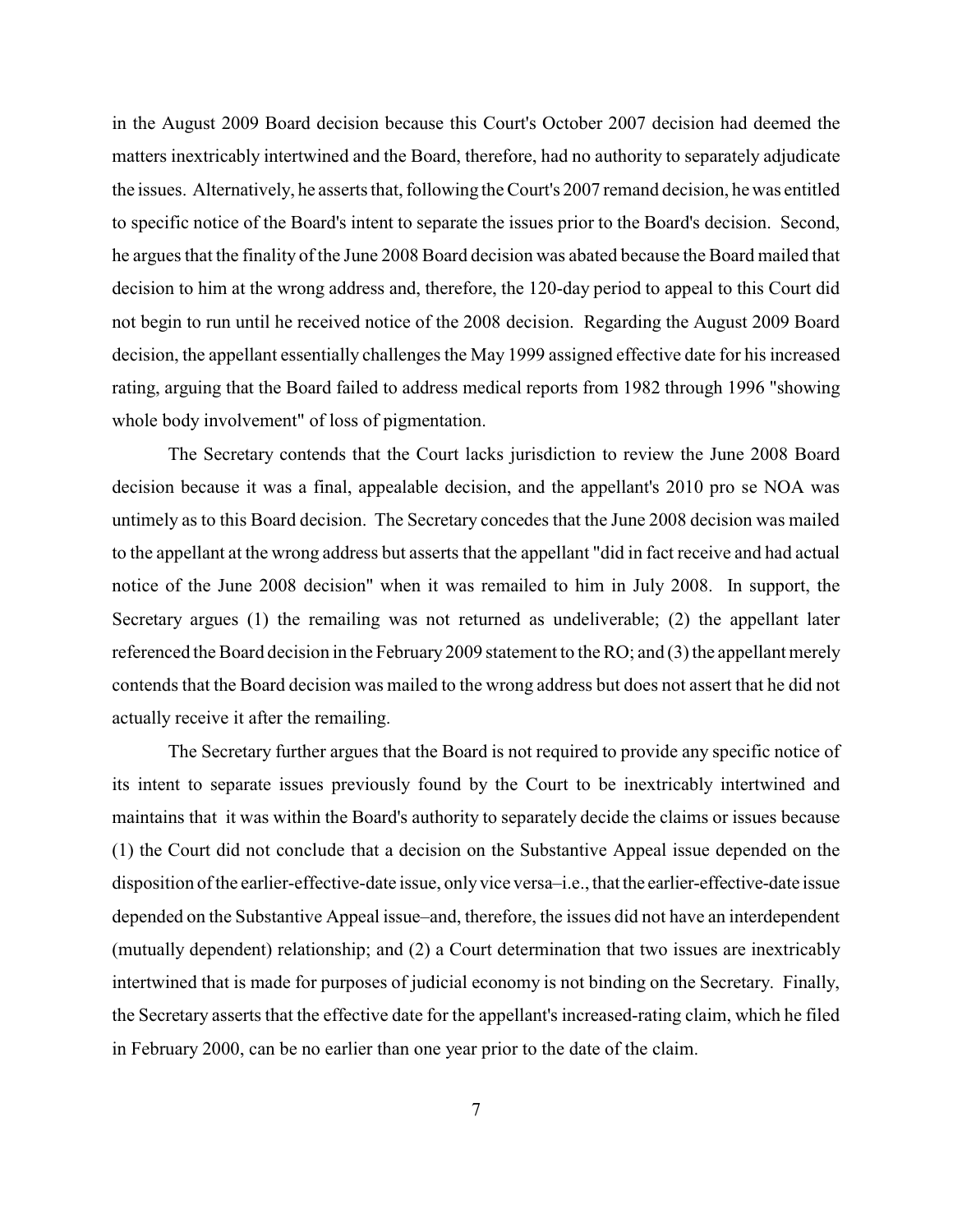#### **III. ANALYSIS**

### A. Jurisdiction: Scope of NOA

The Court does not have jurisdiction to review a Board decision unless an NOA as to that Board decision has been filed with the Court. This Court has the authority to determine whether a timely NOA has been filed. *See Fithian v. Shinseki*, 24 Vet.App. 146, 157 (2010); *see also Hayre v. Principi*, 15 Vet.App. 48, 57 (2001) (Kramer, C.J., concurring in part and dissenting in part as to dismissal) (stating that "this Court has the responsibility to determine for itself whether it has jurisdiction to consider a claim"). "These determinations are not dicta, but are essential to the decision of the Court as it exercises its appellate review authority." *Fithian*, 24 Vet.App. at 157. As the Court has previously made clear, the Court "has an independent duty to determine its own jurisdiction, even if the matter is not raised by the parties." *Posey v. Shinseki*, 23 Vet.App. 406 , 407 (2010) (citing *Clemons v. Shinseki*, 23 Vet.App. 1, 3 (2009)).

Accordingly, before the Court can turn to the question of the timeliness of the NOA, the Court must first determine whether the pro se NOA received by the Court on February 22, 2010, is an appeal not only of the August 2009 Board decision,<sup>4</sup> but also of the June 2008 Board decision.

It is well settled that the adequacy of an NOA must be determined with two interpretive principles in mind: (1) NOAs are to be liberally construed, and (2) pro se pleadings are to be liberally construed. *Durr v. Nicholson*, 400 F.3d 1375, 1380 (Fed. Cir. 2005). The Federal Circuit interpreted Rule 3(c)(2) of this Court's Rules of Practice and Procedure (Rules) to require that "the issue of whether a Board decision has been identified should be determined by referencing the surrounding circumstances." *Id.* The Federal Circuit also determined that the language of Rule 3(c)(2) was expressly adopted to incorporate the holding in *Calma v. Brown*, 9 Vet.App. 11 (1996), that an NOA "'need not contain a literal statement that a [Board] decision is being appealed to the Court, as long as the intent to seek Court review is clear from the document as a whole and the circumstances of its filing with the Court.'" *Durr*, 400 F.3d at 1381 (quoting *Calma*, 9 Vet.App. at 15, and *In Re Rules of Practice & Proc.*, 2002 U.S. Vet. App. Claims LEXIS 704, Misc. No. 1-02 (Vet. App. Sept. 17, 2002)). The Federal Circuit thus concluded that "a Board decision need only

<sup>&</sup>lt;sup>4</sup> The parties do not dispute that the NOA seeks to appeal the August 2009 Board decision.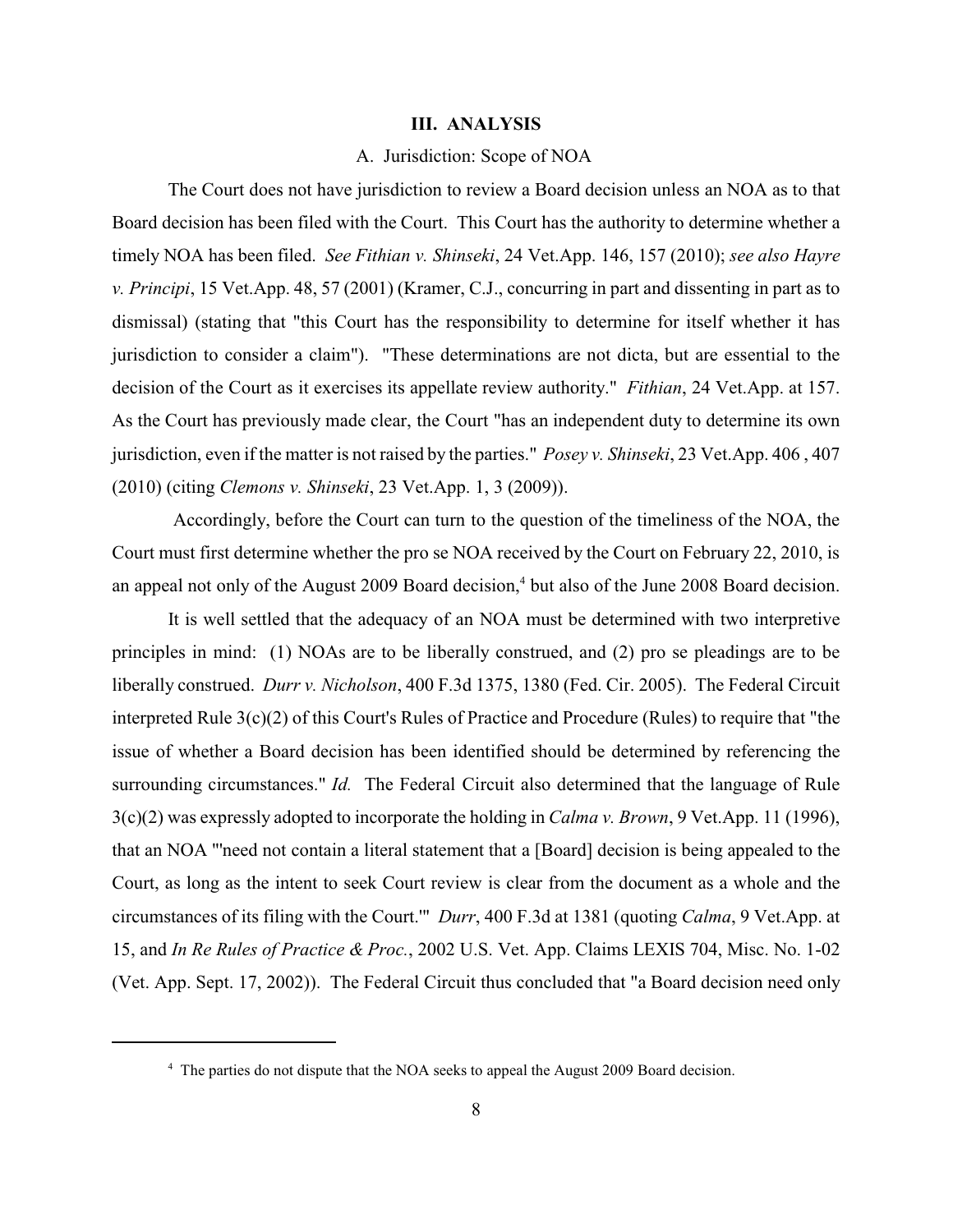be reasonably identified in light of the surrounding circumstances." *Id*. Quoting *Intercargo Insurance Co. v. United States*, 83 F.3d 391, 395 (Fed. Cir. 1996), the Federal Circuit also noted that it is "'not the case . . . that any . . . notice that does not strictly conform to the "form and manner" prescribed in the regulation is ineffective. . . . [N]ot all deviations from the requirements of the statute or regulation would affect the interests that the statute and regulation are designed to protect.'" *Durr*, 400 F.3d at 1382.

Here, in his pro se NOA, the appellant stated, in toto: "I disagree with the Board of Veterans['] Appeals and I am appealing to the Court of Appeal[s] to overturn the Boards' decision." Although the NOA did not identify any Board decision by date, a liberal construction of the NOA reflects the appellant's intent to appeal both the June 2008 and August 2009 decisions. That one of the Board decisions the appellant was appealing was the June 2008 Board decision crystalized when he filed his pro se motion to recall mandate in February 2012, and later his informal brief, including arguments regarding the merits of the Substantive Appeal issue decided in the June 2008 Board decision.<sup>5</sup>

Accordingly, the Court holds, through a liberal construction of the appellant's pro se NOA– which itself is broadly worded–and the circumstances surrounding the filing of the NOA–which include the statements made in the appellant's motion to recall mandate– that the appellant appealed both the Board's June 2008 and August 2009 decisions. *See Durr*, 400 F.3d at 1381. Consequently, the Court has jurisdiction both to determine whether the 2008 Board decision is a final decision for purposes of Court review and to review the 2009 Board decision.

## B. Timeliness of NOA

Although the filing of an NOA is a jurisdictional requirement, the *timely* filing of an NOA is no longer a jurisdictional issue. The 120-day judicial appeal period nonetheless remains an important procedural rule and is subject to the Court's assessment of equitable tolling when equitable tolling is raised by an appellant. *See Bove*, 25 Vet.App. at 140. Generally, in equitable tolling cases, circumstances such as mental illness or filing the notice of appeal with the wrong tribunal prevent

 ${}^5$ Although the appellant's informal brief was later substituted by a brief filed by counsel, the issues identified in the informal brief, including those related to the timeliness of his Substantive Appeal, are used to determine the scope of the appellant's NOA and not the merits of the issues on appeal.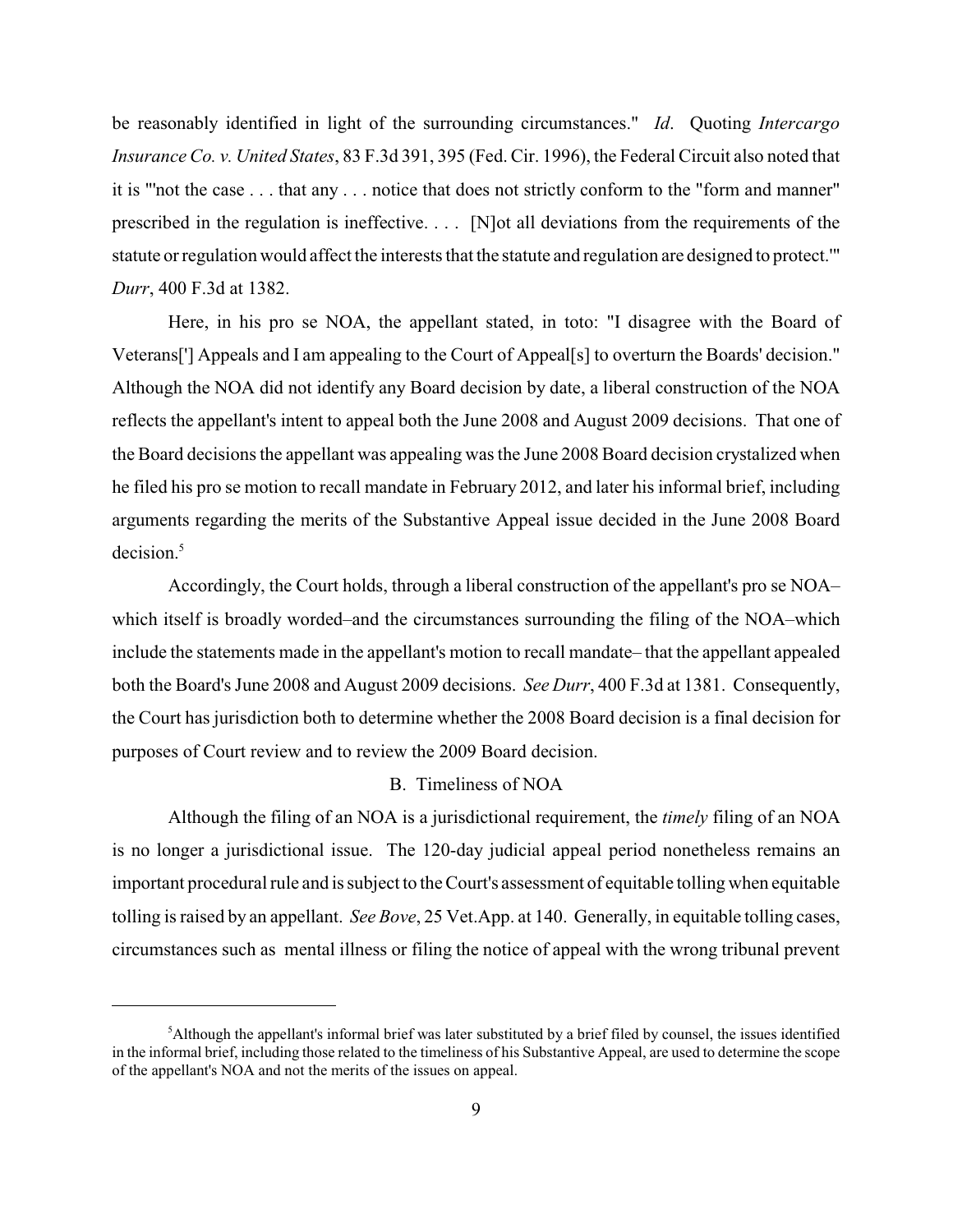a timely filing. *See Barrett v. Principi*, 363 F.3d 1316, 1317 (Fed. Cir.2004); *Rickett v. Shinseki*, 26 Vet.App. 210 (2011) (en banc); *see also Checo v. Shinseki*, 748 F.3d 1373, 1376 n.1 (Fed. Cir. 2014) ("'As a general matter, equitable tolling pauses the running of, or "tolls," a statute of limitations when a litigant has pursued his rights diligently but some extraordinary circumstance prevents him from bringing a timely action."" (quoting *Lozano v. Montoya Alvarez*, U.S., 134 S. Ct. 1224, 1231-32 (2014))); *Sneed v. Shinseki*, 737 F.3d 719, 726 (Fed. Cir. 2013) ("Equitable tolling is not 'limited to a small and closed set of factual patterns'" but rather is decided on a "'caseby-case basis.'" (quoting *Mapu v. Nicholson*, 397 F.3d 1375, 1380 (Fed. Cir. 2005), and *Holland v. Florida*, 560 U.S. 631, 650 (2010))).

Other circumstances may also affect the start and running of the 120-day judicial appeal period that the Court may consider in determining whether a Board decision became final for purposes of appeal and whether the 120-day period to file an NOA expired before the NOA was filed. For example, relevant here are principles associated with the presumption of regularity that attaches to a Board mailing of a Board decision that starts the clock on the 120-day period. Additionally, once started, the clock may stop and the finality of the Board decision be abated if a claimant files a motion for Board reconsideration, *Rosler v. Derwinski*, 1 Vet.App. 241 (1991), or a document that expresses disagreement with a Board decision, *Ratliff v. Shinseki*, 26 Vet.App. 356 (2013).

For the reasons stated below, as to the 2008 Board decision, the Court concludes that the appellant's NOA, when filed, was premature and remains premature as of this date. As to the 2009 Board decision, the NOA was also premature because when it was filed the Secretary had not notified the appellant that his timely motion for Board reconsideration of the 2009 Board decision had been denied. Subsequently, upon the Board Chairman's denial of the motion for Board reconsideration, the appellant's NOA became effective. *See Wachter v. Brown*, 7 Vet.App. 396, 397 (1995) (per curiam order) (holding that a premature NOA became effective upon the Chairman's denial of a motion for Board reconsideration).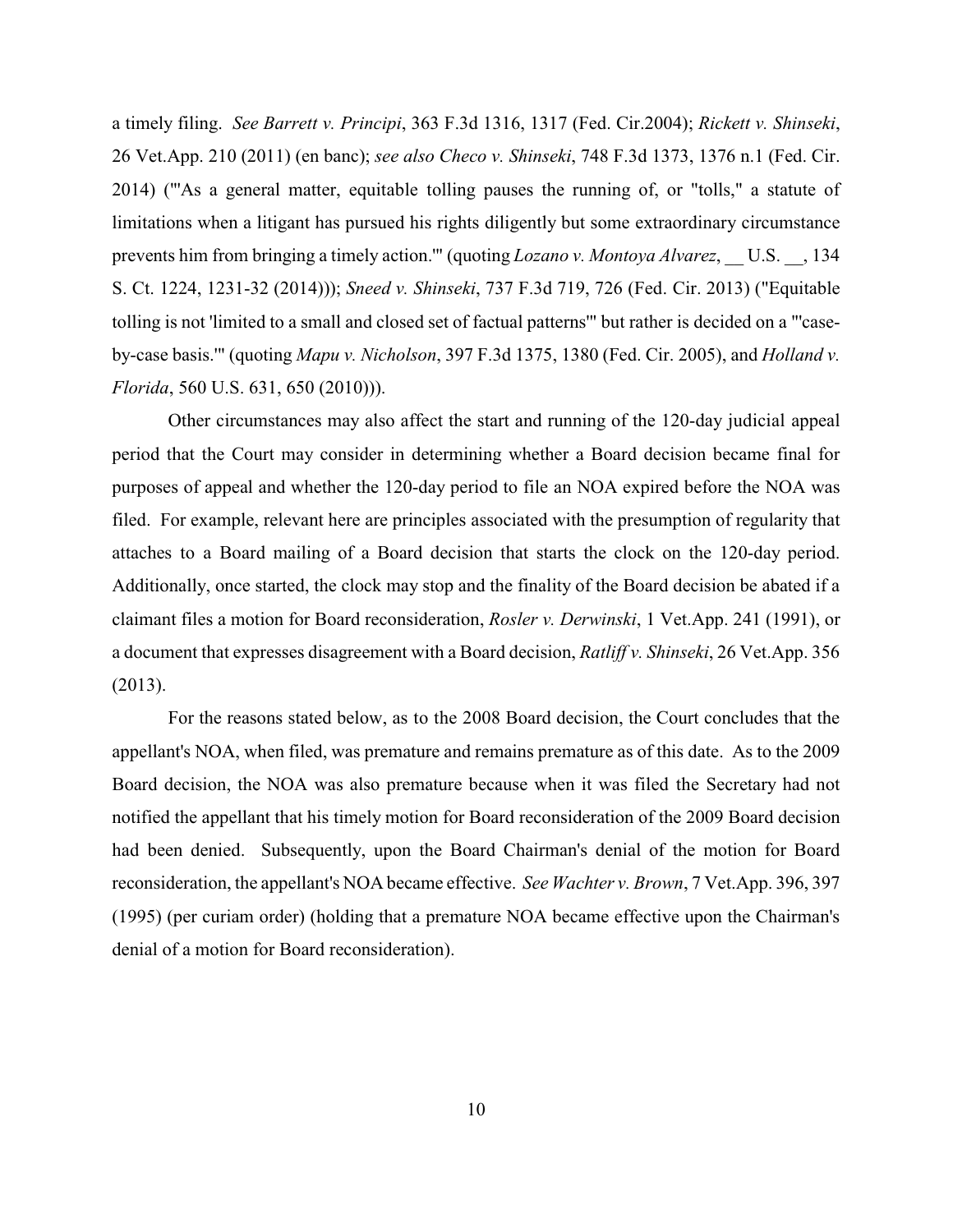## *i. Improper Mailing of the June 2008 Board Decision*

In support of his argument that notice of the June 2008 Board decision was mailed to the wrong address, the appellant asserts that the Board mailed its decision to a Copperas Cove, Texas, address when an April 18, 2008, VA report of contact showed that he had reported his new address to be in Lithonia, Georgia. Reply at 4 (citing R. at 882). The Secretary responds that the appellant "had actual notice . . . no later than July 2008" of the June 2008 decision. Secretary's Surreply at 2. The record supports the appellant's argument, and the Secretary has not demonstrated that the appellant had actual notice prior to February 2009.

Pursuant to 38 U.S.C.  $\S$  5104(a) and 7104(e), the Board must "promptly mail a copy of its written decision to the [appellant] . . . at the last known address of the appellant." *Clark v. Principi*, 15 Vet.App. 61, 63 (2001). Based on the presumption of regularity, the Court presumes that "'the Secretary properly discharged his official duties by mailing a copy of a [Board] decision to the last known address of the appellant . . . on the date that the decision was issued.'" *Clarke v. Nicholson*, 21 Vet.App. 130, 133 (2007) (quoting *Woods v. Gober*, 14 Vet.App. 214, 220 (2000)). In order for this presumption to attach, VA must provide notice to the latest address of record for the claimant. *Crain v. Principi*, 17 Vet.App. 182, 186 (2003). This presumption is not absolute and may be rebutted with "clear evidence that VA did not follow its regular mailing practices or that its practices were not regular." *Id*.

The mere assertion of nonreceipt by an appellant is not enough to establish the clear evidence needed to overcome the presumption of regularity in the mailing of the Board decision. *Id*.; *Davis v. Principi*, 17 Vet.App. 29, 37 (2003). However, the presumption of regularity may be rebutted where there is (1) evidence that VA used an incorrect address on the Board mailing, or (2) evidence that the mailing was returned as undeliverable and there were other possible and plausible addresses available to VA at the time of the Board decision. *See Clarke*, 21 Vet.App. at 134 (noting that "VA's use of an incorrect address is often consequential to delivery. Thus, we have found the existence of clear evidence to rebut the presumption of regularity when VA addressed communications to a wrong street name, wrong street number, or wrong ZIP code in circumstances indicating that such errors were consequential to delivery.") (collecting cases); *Crain*, 17 Vet.App. at 187 ("VA's use of an incorrect address for a claimant constitutes the 'clear evidence' needed to rebut the presumption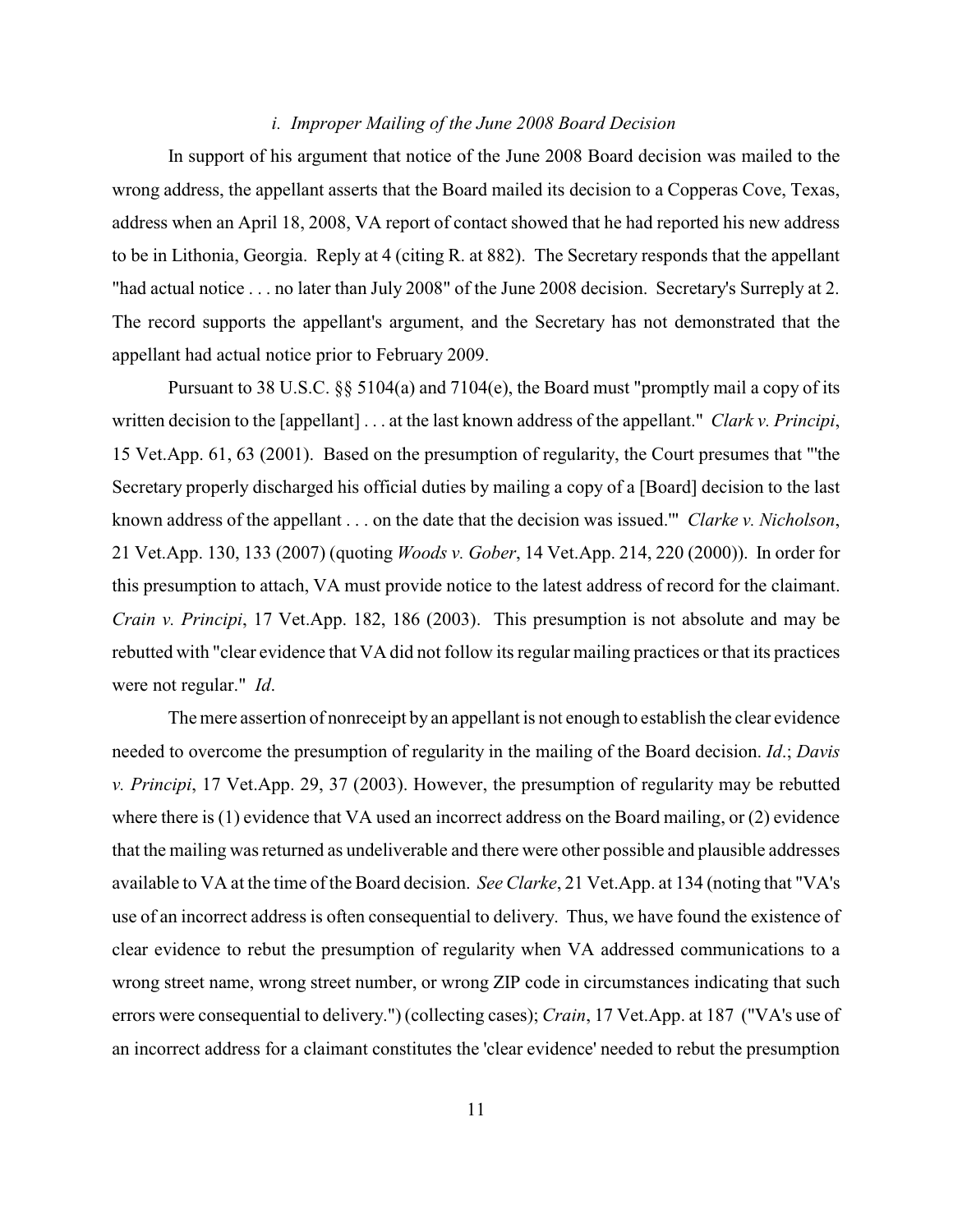of regularity of mailing."); *Davis*, 17 Vet.App. at 37 (holding that to rebut presumption of regularity in mailing, the appellant must establish both that mailing was returned as undeliverable and that there were other possible and plausible addresses available to VA).

Once the presumption is rebutted, the Secretary has the burden to show that the Board decision was mailed in the appropriate manner "or that the appellant actually received a copy of the decision." *Sthele v. Principi*, 19 Vet.App. 11, 19 (2004); *see Fluker v. Brown*, 5 Vet.App. 296, 298 (1993). Accordingly, the 120-day period of 38 U.S.C. § 7266(a) does not begin to run until the defect in mailing is cured by a proper mailing or proof of actual receipt. *Id.*; *see Clark*, 15 Vet.App. at 67 (holding that the date of actual receipt was the date on which the 120-day period of 38 U.S.C. § 7266(a) began to run); *Tablazon v. Brown*, 8 Vet.App. 359, 361 (1995) (holding that, "where VA has failed to procedurally comply with statutorily mandated requirements, a claim does not become final for purposes of appeal to the Court" and thus, "there is no final Board decision before us for review"). The Court reviews de novo whether clear evidence exists to rebut the presumption of regularity. *Clarke*, 21 Vet.App. at 133.

Here, evidence sufficient to rebut the presumption is present. It is undisputed that the Board initiallymailed its June 2008 decision to the appellant at an old address–1535 MLK Drive, Copperas Cove, Texas–with the mailing returned as undeliverable and that other plausible addresses were available to the Secretary at the time. R. at 30, 85. Although the Secretary asserts that the Board remailed the June 2008 decision on August 13, 2008, the remailing was again to a superceded–and wrong–address again, i.e., "Apt. 1, 209 E. Halstead" instead of "Apt. A, 209 E. Halstead," when his last known address was "3473 Lions Gate Ct., Lithonia, Georgia 30038."

The Secretary has not demonstrated that the June 2008 Board decision was either mailed in the appropriate manner or that the appellant actually received it. As noted above, although the April 18, 2008, VA report of contact establishes that the Georgia address was the appellant's last known address at the time the Board issued its June 2008 decision, the Secretary's original mailing of the June 2008 decision, as well as his August 13, 2008, remailing, was to a Texas address rather than the appellant's address in Georgia.<sup>6</sup>

<sup>&</sup>lt;sup>6</sup> The Secretary asserts that the Court should "assume" that the appellant received the 2008 Board decision on *July 11, 2008*, and that the 120-day appeal period thus ended on November 8, 2008, and the February 2009 letter "was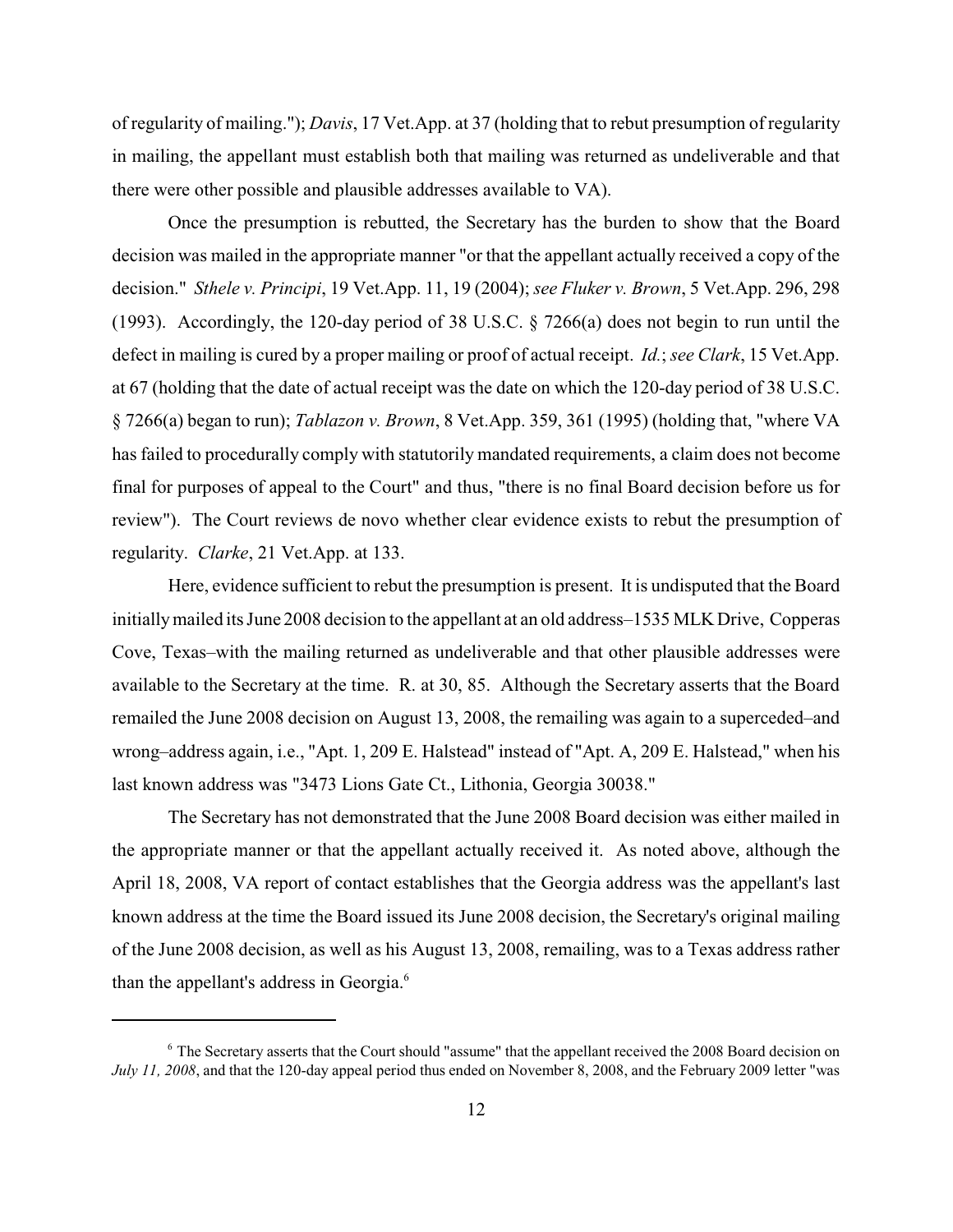As to actual receipt, the Secretary argues that actual receipt is demonstrated by the fact that (1) the remailing was not returned as undeliverable, (2) the appellant later referenced the Board decision in a February 2009 statement to the RO, and (3) the appellant merely contends that the Board decision was initially mailed to the wrong address but does not allege that he did not actually receive the Board decision after it was remailed.

The first and third facts noted by the Secretary fail to demonstrate actual receipt. As to the first fact, it demonstrates, at best, that the Board decision was received by the occupant of Apartment 1, 209 East Halstead, and not returned, or, if Apartment 1 did not exist, that the decision was delivered to a different apartment, or that it was delivered to the current occupant of Apartment A, despite the incorrect address to Apartment 1. As noted earlier, Mr. Boyd did not live at a Texas address at the time of the mailing. The Court holds that the Secretary is not entitled to a presumption of receipt based on the mailing not having been returned as undeliverable where the mailing was not correctly addressed to the claimant. The Secretary has not met his burden of showing a subsequent proper mailing. As to the third fact, the Secretary fails to appreciate that the presumption of regularity has been rebutted and that it is the Secretary's burden–not the appellant's–to show actual receipt. *See* 38 U.S.C. §§ 5104(a) (requiring Secretary to provide to a claimant timely notice of a decision affecting the provision of benefits); 7104(e)(1) (providing that the Board "shall promptly mail a copy of its written decision to the claimant at the last known address of the claimant"); *Sthele*, *supra.*

The second fact establishes that the appellant had knowledge of the 2008 Board decision, but only as of February 2009 and not necessarily sooner. *See supra* note 1. Where the evidence shows that the Secretary did not properly mail or remail the Board decision to the appellant's last known address, the Court will not assume actual receipt of that decision until there is evidence of actual receipt. Accordingly, the Court holds that the earliest point that the Secretary can demonstrate the appellant had knowledge of the June 2008 Board decision, and therefore, actual receipt of it, is February 27, 2009, when Mr. Boyd submitted his statement to the RO in which he stated his

received more than 200 days after July 11, 2008." Surreply at 5. The Court notes that, at oral argument, upon being questioned, the Secretary acknowledged that the Board decision was not remailed on July 8, 2008, as stated in the Secretary's surreply, and that the letter of remailing to the appellant is actually dated August 13, 2008.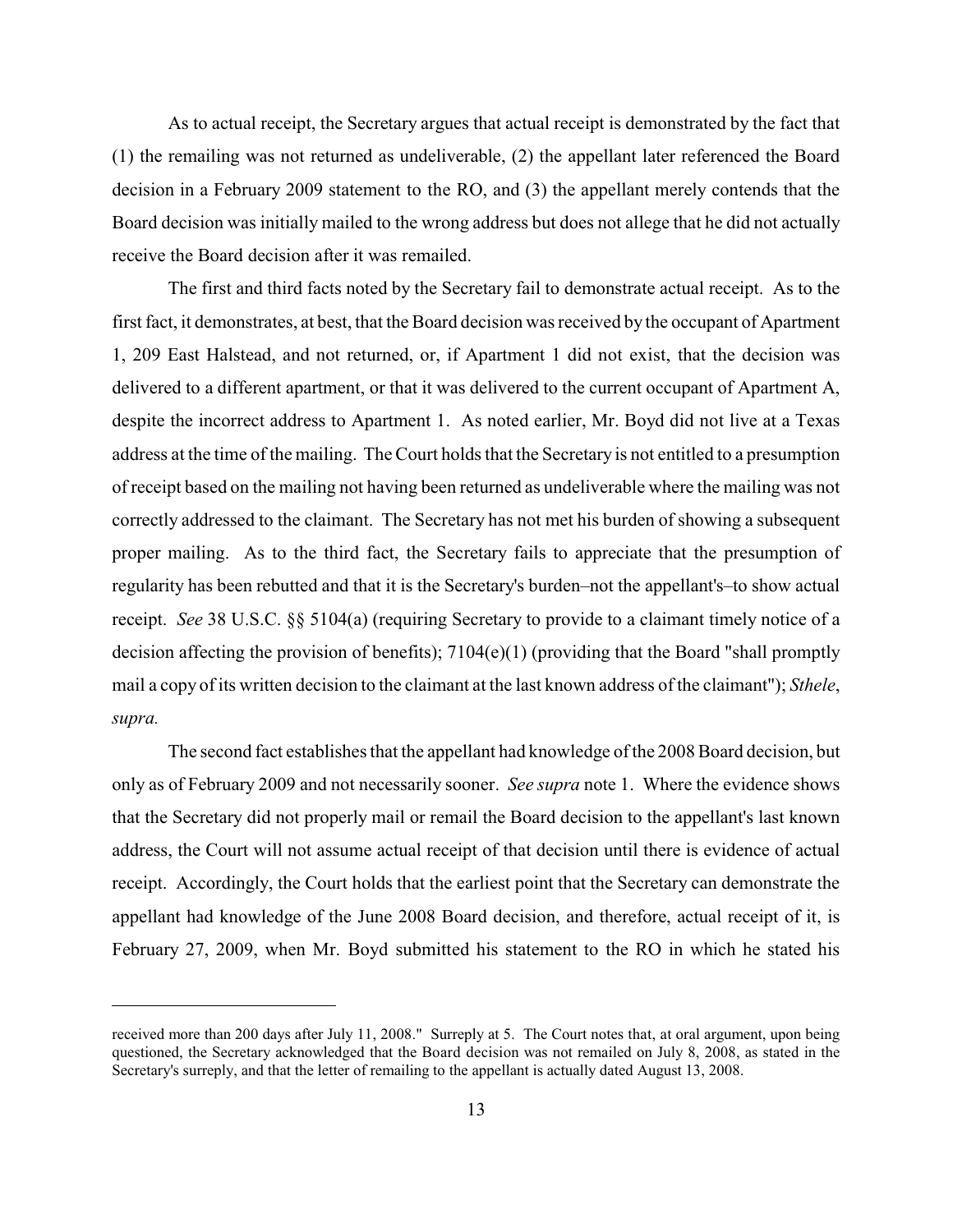disagreement with the June 2008 Board decision. *See Hampton v. Nicholson*, 20 Vet.App. 459, 461- 62 (2006) ("The unrebutted Report of Contact demonstrates actual knowledge of the contents of the May 2002 Board decision by the appellant on May 20, 2002, and therefore his timely receipt thereof" and finding that "the appellant had actual receipt of the Board decision as of May 20, 2002, thus curing as of that date any defect in mailing."); *Davis* and *Clark*, both *supra*. Accordingly, the Court further holds that the 120-day judicial-appeal period began to run on February 27, 2009. *See Hampton*, *Davis*, and *Clark*, all *supra*.

# *ii. Abatement of Finality of June 2008 Board Decision Due to Potential Motion for Reconsideration*

As noted above, the finality of a Board decision for purposes of appealing to the Court is abated upon a claimant's filing of a motion for Board reconsideration within the 120-day appeal period. *See* 38 C.F.R. § 20.1001(a)(2014) (motions for reconsideration); *Rosler*, 1 Vet.App. at 243- 44. This Court has authority to determine whether a document may be a motion for reconsideration. *See Fithian*, 24 Vet.App. at 157; *see also Ratliff*, 26 Vet.App. at 360-61.

In *Ratliff*, this Court acknowledged the Secretary's policy to treat all written expressions of disagreement with a Board decision filed at the RO as potential motions for Board reconsideration and to forward them for the Board to determine whether they are actual motions for reconsideration. 26 Vet.App. at 360-61. The policy requires the ROs and the AMC to "quickly identify possible [motions for reconsideration] and promptly forward them to [the Board]." VA ADJUDICATION PROCEDURES MANUAL (M21-1 MR), pt. I, ch. 5, § G.33.c-d, *quoted* in *Ratliff*, 26 Vet.App. at 358. In *Ratliff*, this Court held

that when a written expression of disagreement with a Board decision is filed at the RO during the 120-day period to file an NOA, it abates finality of the Board decision for purposes of appealing to the Court until one of the following actions is taken: (1) The Secretary determines the written disagreement is an NOA and returns it to the claimant with information concerning the proper location to lodge an appeal or forwards it to the Court and so notifies the claimant; (2) *the Board Chairman determines the status of the document, that is, whether it is considered a motion for Board reconsideration or not, and notifies the claimant of its determination*; or (3) the claimant files an NOA with the Court and, assuming that the Court becomes aware that prior to the filing of the NOA a written disagreement was filed with the RO within the Court's appeal period, determines that the written disagreement was a misfiled NOA and not a motion for Board reconsideration. *Cf. Posey*[, *supra*] and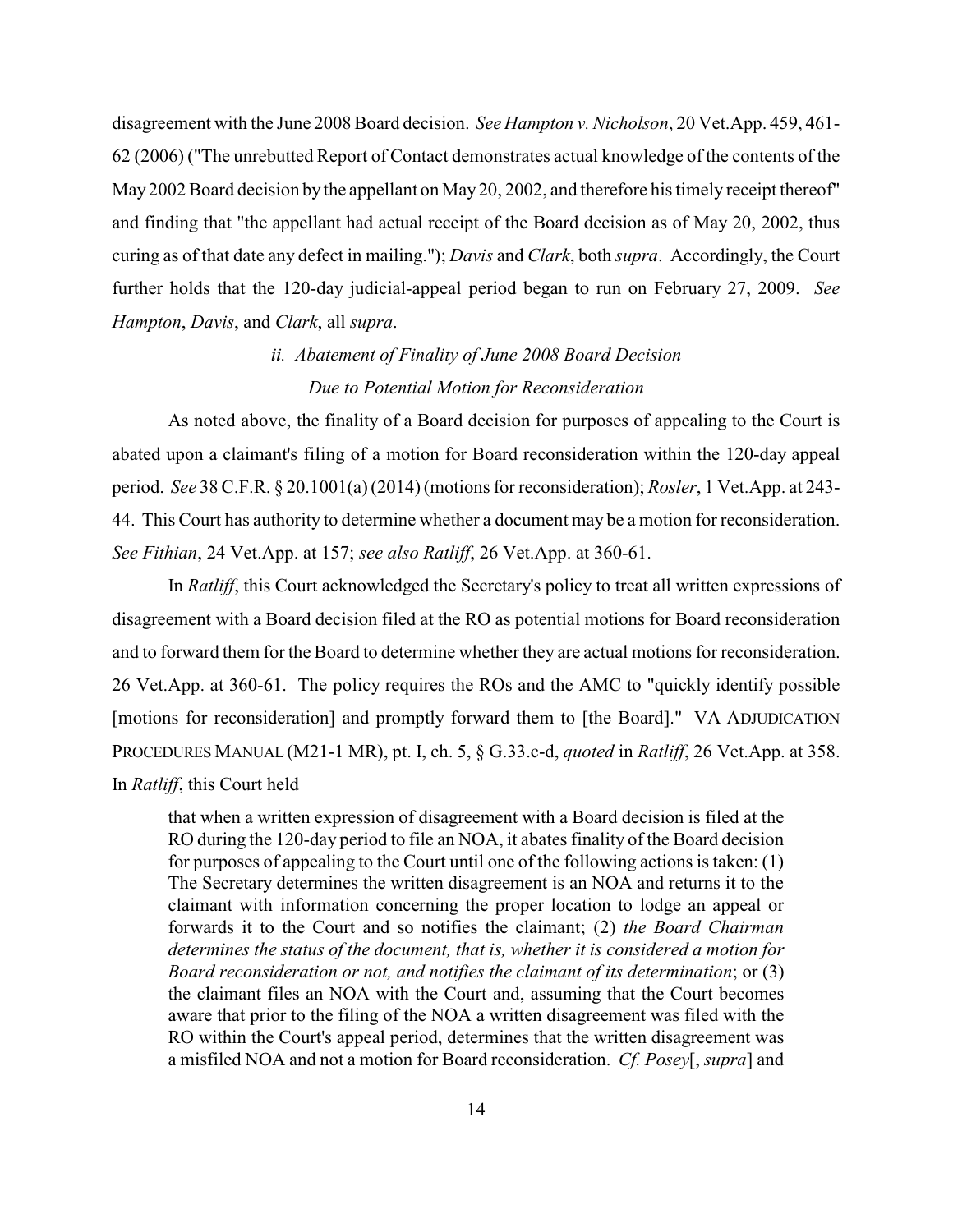*Boone*[ *v. Shinseki*, 22 Vet.App. 412, 414 (2009)]; *cf*. *Wachter v. Brown*, 7 Vet.App. 396, 397 (1995) (per curiam order) (holding that a premature NOA became effective upon the Chairman's denial of a motion for Board reconsideration).

We further hold that if the Secretary returns the written disagreement to the claimant or the Board determines that the written disagreement does not constitute a motion for Board reconsideration, the Secretary must notify the claimant that the Board decision, as of the date of notification to the claimant, is now deemed final and that the claimant has a new 120-day appeal period beginning with the date of the mailing of the notification.

# *Ratliff*, 26 Vet.App. at 360-61 (emphasis added).

Here, in February 2009, the appellant submitted to VA a statement that indicated his disagreement with the 2008 Board decision; specifically, as to the first claim stream, he noted his disagreement with the Board's finding that equitable tolling of the 60-daySubstantive Appeal period was not warranted and stated that, contrary to the Board decision, he had proof that he spoke with a VA representative during that period and it consisted of the "sign in" roster with security staff and with VA. R. at 71-72. As to the second claim stream, he stated that he was entitled to an earlier effective date for his 30% rating. *Id*. This statement is a potential motion for Board reconsideration of the June 2008 decision, which abates the finality of the 2008 Board decision for purposes of appeal to this Court, until one of the actions noted in *Ratliff* is taken.

However, none of the three actions noted above in the language quoted from *Ratliff* has yet occurred.<sup>7</sup> Indeed, as noted above, the Secretary took *no action* on the February 2009 statement to the extent that it referenced the June 2008 Board decision. Because the 2009 statement reflects disagreement with the 2008 Board decision and was filed with the RO within the 120-day appeal period, the 2009 statement abated the finality of the June 2008 Board decision for purposes of appealing to this Court, and the abatement continues until the Board Chairman determines whether the February 2009 statement is a motion for Board reconsideration of the June 2008 Board decision. *See Ratliff*, *supra*. Accordingly, the 2008 Board decision remained abated when the appellant filed his NOA, and his NOA was prematurely filed with respect to this decision. *See Wachter*, *supra*.

<sup>&</sup>lt;sup>7</sup> We further note that the written disagreement does not reflect an intent to appeal to the Court and therefore is not an NOA. *See Rickett*, 26 Vet.App. at 219 (noting that a written disagreement filed at the RO may constitute a misfiled NOA if it reflected a clear intent to appeal to the Court).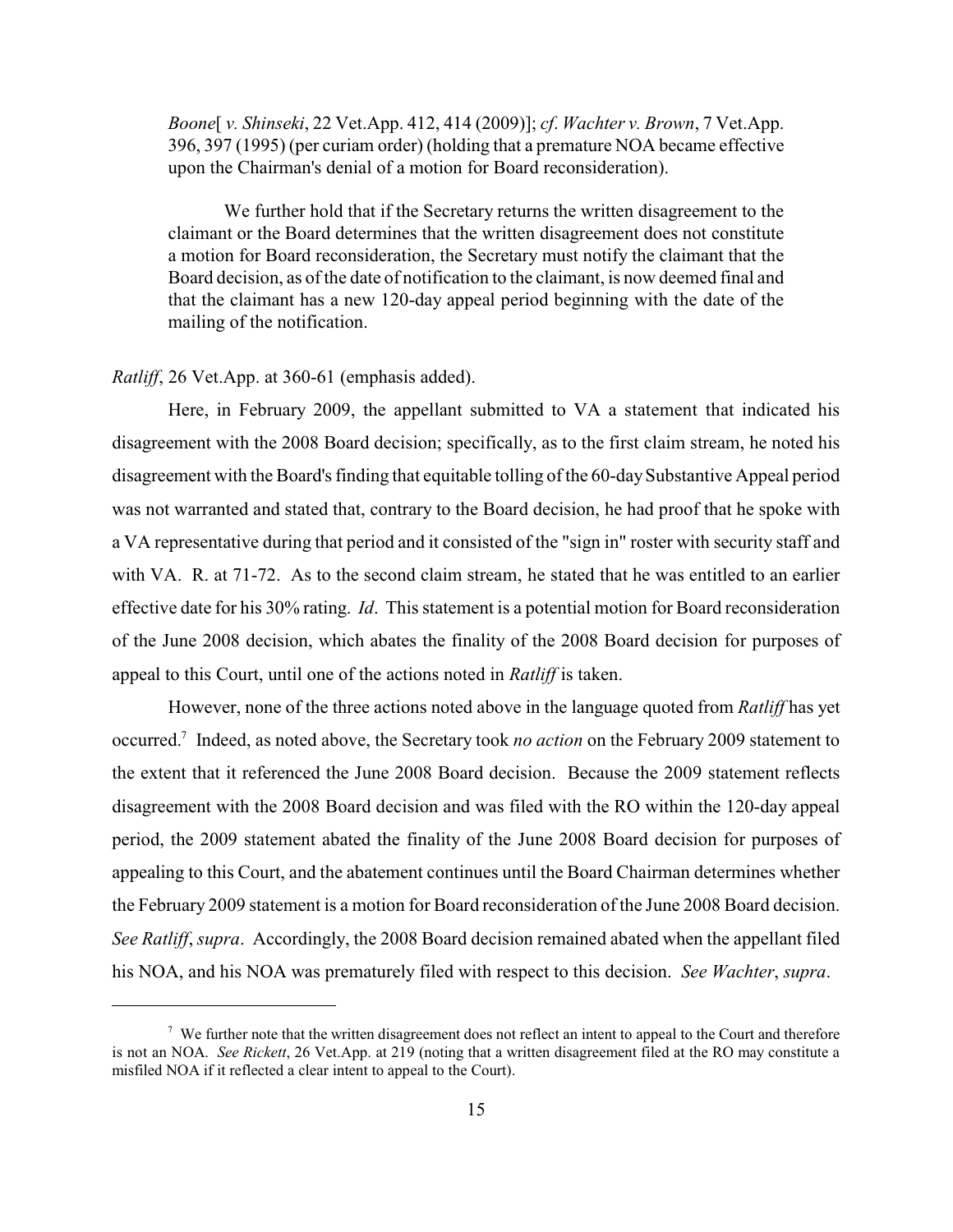Moreover, the veteran's February 2009 statement is a potential motion for Board reconsideration of the June 2008 Board decision as to *both* claim streams: His potential Board reconsideration motion specifically mentioned both claim streams. R. at 71 ("[T]he information given to me was inaccurate[,] which was the reason I missed my due date [as to the February 2000 Substantive Appeal]."); 72 ("I believe<sup>[]</sup> I am entitled to [an] earlier effective date than May 26[,] 1999[,] for the granting of a 30[%] disability evaluation . . . ."). To the extent the February 2009 statement expressed disagreement with the decision on the first claim stream, the matter is still pending at VA awaiting action pursuant to *Ratliff*. To the extent the February 2009 statement expressed disagreement with the June 2008 Board decision on the second claim stream, i.e., remand of the earlier-effective-date issue on the 30% rating, VA acted on the statement by addressing its substance in the April 2009 SSOC that was issued in connection with the second claim stream (R. at 68), in the ensuing August 2009 Board decision as to that issue once further remand action had been taken, and in the Board Chairman's subsequent, September 2010 denial of reconsideration of the 2009 Board decision. *Cf. Williams v. Peake*, 521 F.3d 1348, 1351 (Fed. Cir. 2008) (holding that "a subsequent final adjudication of a claim which is identical to a pending claim that had not been finally adjudicated terminates the pending status of the earlier claim" and this "later disposition, denying the claim on its merits, also decides that the earlier identical claim must fail") (citing *Ingram v. Nicholson*, 21 Vet.App. 232, 243 (2007)); *cf. also Charles v. Shinseki*, 587 F.3d 1318, 1323 (Fed. Cir. 2009) ("[W]hen the substance of a later-filed claim is addressed in an RO decision, the claimant can infer that the earlier-filed claim based on the same disability has also been adjudicated.") (citing *Williams*, 521 F.3d at 1350).

Accordingly, the NOA remains premature as to the June 2008 Board decision on the issues stemming from the first claim stream and the Court may not now consider the merits of those issues. However, the NOA, since its filing, has become effective as to the 2009 Board decision and the issues stemming from the second claim stream. It is effective despite the nonfinal 2008 Board decision because, as discussed in the next section, the matters are separatelyappealable to this Court.

Following the Board Chairman's determination as to whether the February 2009 statement is a motion for Board reconsideration of the June 2008 Board decision on the first claim stream, the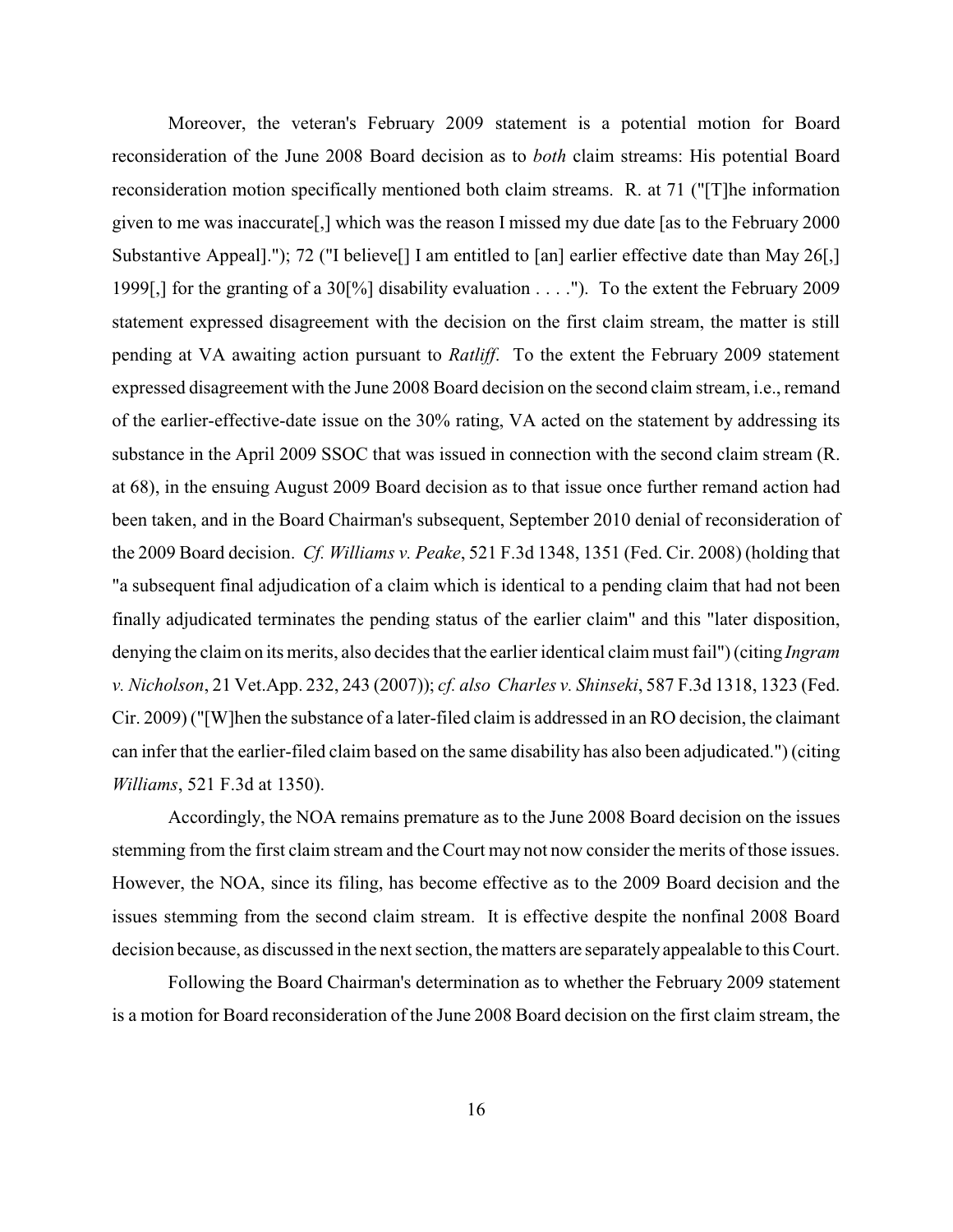appellant is entitled to a notice of appellate rights, including notice of a new 120-day judicial appeal period beginning with the date of the notification's mailing. *Ratliff*, *supra*.

C. Whether the Board May Separately Adjudicate Matters

Deemed Inextricably Intertwined by the Court

Although the appellant focuses on the Board's June 2008 decision in support of his argument that the Board lacked authority to decide the Substantive Appeal issue separate from the earlier-effective-date matter because in the Court's October 2007 remand decision both matters were deemed inextricablyintertwined, the June 2008 Board decision, as discussed above, is not on appeal. Nevertheless, the argument applies equally to the Board's August 2009 decision.

In its October 2007 remand decision, the Court directed the Board to discuss the potential applicability of equitable tolling to the 60-day period for filing a Substantive Appeal following the March 1999 SOC. The Court further stated that the matter of entitlement to an effective date earlier than May 26, 1999, for the 30% rating for hypopigmentation "is inextricably intertwined with the appellant's claim that he filed a timely Substantive Appeal." R. at 59. The Court explained that,

because it is possible that the Board's decision on the Substantive Appeal issue could have a "significant impact" on the claim for an earlier effective date for the  $30\%$ disability rating for hypopigmentation, the Court will vacate the Board's decision in regard to the earlier effective date for hypopigmentation and remand the claim for readjudication.

*Id.* Overall, the Court's 2007 memorandum decision addressed (1) the first claim stream by remanding it for the Board to determine whether tolling applied to the Substantive Appeal period and (2) the second claim stream by declining to make a decision at that time on the effective-date issue for the 30% rating assigned for hypopigmentation.

As noted above, on remand the Board in its June 11, 2008, decision addressed (1) the first claim stream by finding that the appellant's Substantive Appeal relating to his initial disability rating and the effective date of service connection was untimely and that equitable tolling was not warranted, and (2) the second claim stream by remanding the matter of an effective date earlier than May 1999 for the increased (30%) rating based on the February 2000 claim for increased rating. The second claim stream returned to the Board in August 2009, and the Board found that an effective date earlier than May 1999 for the 30% rating was not warranted. R. at 3-15.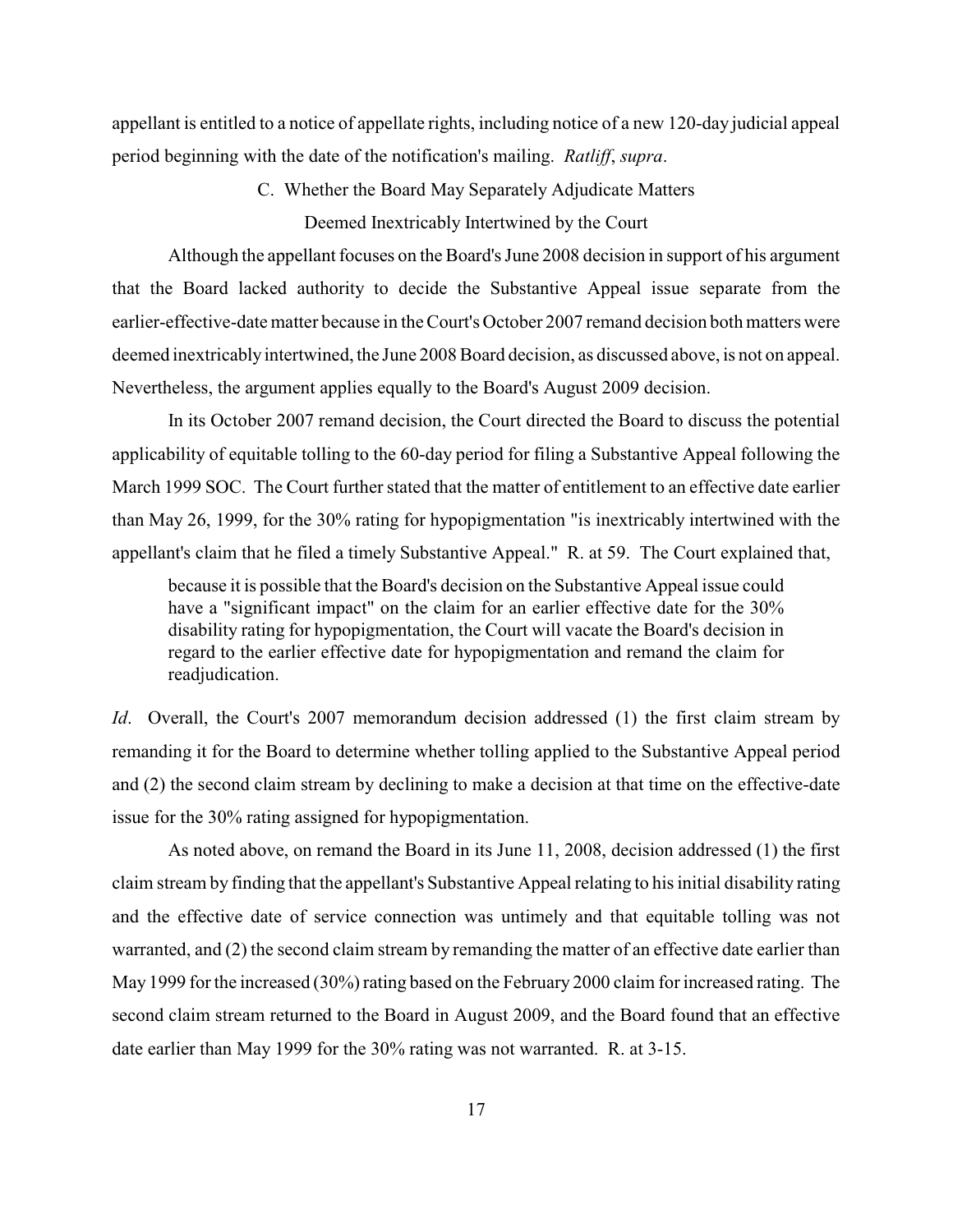The Court agrees with the Secretary that the Court's 2007 determination that the issues were inextricably intertwined was relevant only to the extent that it provided support for its decision to remand the issue of an earlier effective date for the 30% rating for purposes of judicial economy and prudence. *See Tyrues v. Shinseki*, 23 Vet.App. 166, 178-79 (2009) (en banc) (holding that "[i]f we find that the matter on appeal is inextricably intertwined with an issue or claim still pending before VA, the Court generally will decline, for reasons of judicial economy or on prudential grounds, to review the merits of the claim or issue adjudicated in the Board decision"), *aff'd*, 631 F.3d 1380, 1383 (Fed. Cir. 2011), *vacated and remanded for reconsideration*, 132 S. Ct. 75 (2011), *reinstated as modified*, 26 Vet.App. 31 (2012) (per curiam order), *aff'd*, 732 F.3d 1351 (Fed. Cir. 2013). The Court's 2007 decision held that judicial review of the Board decision on the effective date of the 30% rating was not warranted because it was inextricably intertwined with the Substantive Appeal issue being remanded in the same Court decision. Although remand on this basis was deemed appropriate on the facts extant before and at the time of the Court's decision, the Court did not require the Board to adjudicate the matters together. *See Harris v. Derwinski*, 1 Vet.App. 180, 183 (1991) ("This Court will neither review [Board] decisions in a piecemeal fashion nor unnecessarily interfere with the Department of Veterans Affairs'(VA) deliberative process."), *overruled on other grounds byTyrues*, 23 Vet.App. 166.

Accordingly, the Court holds that the Board had the authority to issue separate decisions on the issues of  $(1)$  whether the Substantive Appeal was timely as to the appeal stemming from the 1990 claim that involved the initial rating and effective date of service connection for hypopigmentation and (2) whether the veteran was entitled to an effective date earlier than May 26, 1999, for the 30% rating stemming from the 2000 claim for an increased rating. Moreover, each separate decision denying these matters is separately appealable to this Court as a final decision.

The Court's holding is consistent with *Tyrues*, *supra*. This is so because, as stated above, the Court's October 2007 decision noting that the matters were inextricably intertwined for purposes of judicial economy did not mandate to the Board on remand that the matters be decided together at the agency level, and the Board's June 2008 decision, which was a mixed decision, clearly denied the appeal as to the issue of the timeliness of the Substantive Appeal and provided adequate notice of appellate rights on that issue. *See Tyrues*, 23 Vet.App. at 168 (holding that Board decision was a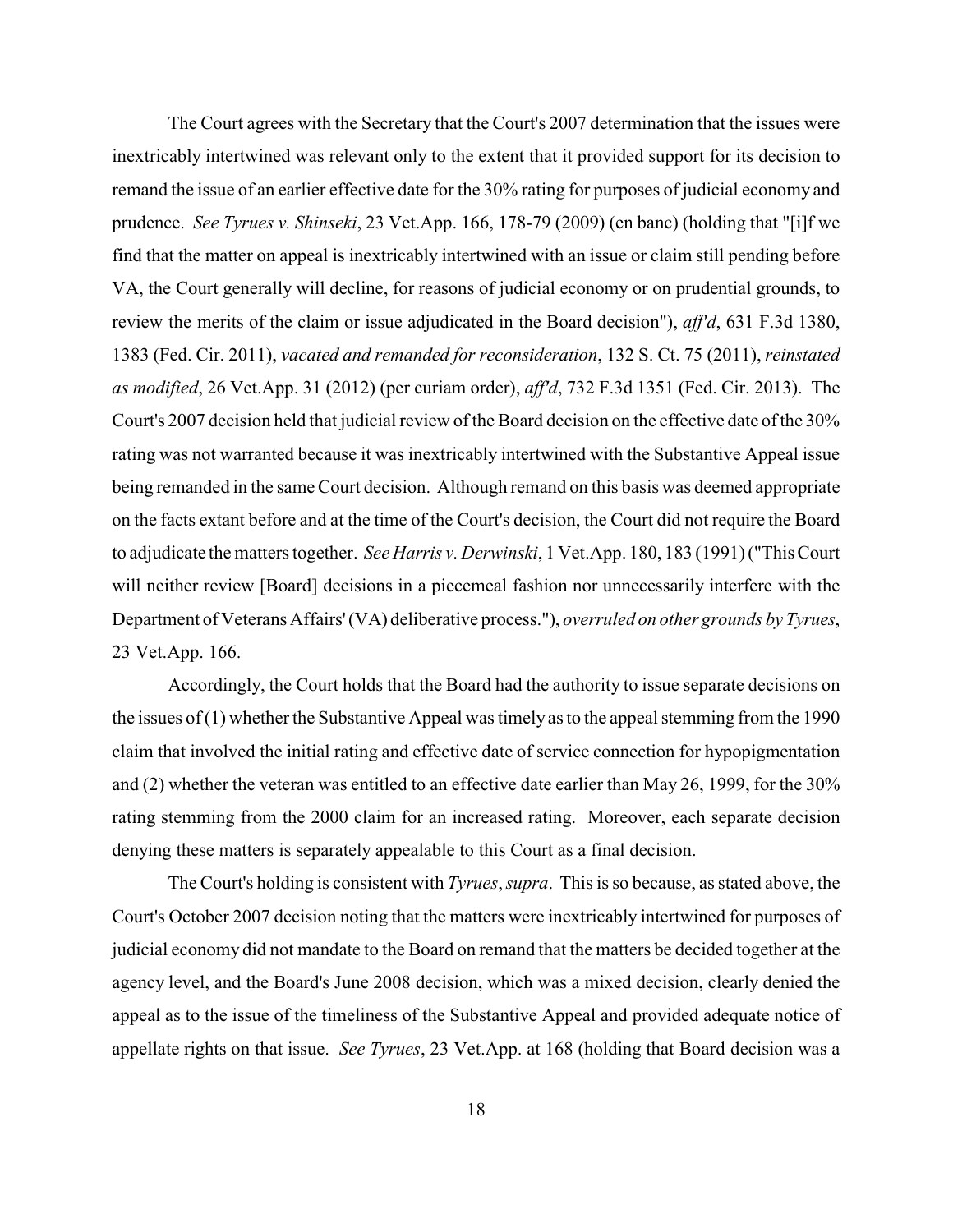final decision as to its denial of disability compensation for a lung condition under direct-service-connection provision, 38 U.S.C. § 1110, even though the Board had remanded the matter for additional development of evidence on whether the appellant was entitled to a presumptive service connection based on Persian Gulf Syndrome), 180 (holding that the Board's notice that was attached to the 1998 Board decision "informed the appellant that the appellate right pertained to the Board's denial of service connection for a lung disorder on a direct basis, as the matter was not remanded" and "[t]he appellant was thus on notice that VA considered the September 1998 decision of the Board to be a final decision on direct service connection for a lung disability"); *Tyrues*, 732 F.3d at 1356 (affirming this Court and stating that "the denial portion of a mixed decision is a final decision available for Veterans Court review where the Board makes clear the finality of that denial").

In addition, the Board had the authority to issue the separate decisions without providing the appellant with *advance* notice that it would do so. We further hold that the August 2009 Board decision is properly on appeal even though the issues of an initial rating in excess of 10% and an earlier effective date for service connection, which the Court previously deemed inextricably intertwined with the issues now on appeal, are not yet final because finality of the 2008 Board decision on those issues has been abated and currently remains so.

D. Appeal from August 2009 Board Decision

The appellant challenges the May 26, 1999, effective date assigned to his increased (30%) rating. With respect to the increased-rating claim stream, however, the appellant provides no basis for an earlier effective date. He argues only that the Board failed to address medical reports dated from 1982 through 1996 "showing whole body involvement" of loss of pigmentation. Appellant's Brief at 27-28.

Generally, for an original claim or a claim reopened after final adjudication, the effective date can be no earlier than the date of the claim. *See* 38 U.S.C. § 5110(a). The effective date for an increased evaluation is generally the "date of receipt of the claim [for increase] or the date entitlement arose, whichever is later." 38 C.F.R. § 3.400(o)(1) (2014); *see* 38 U.S.C. § 5110(a). An effective date may be assigned during the one-year period prior to the date of the claim for an increased rating if, during that period, it became "factually ascertainable that an increase in disability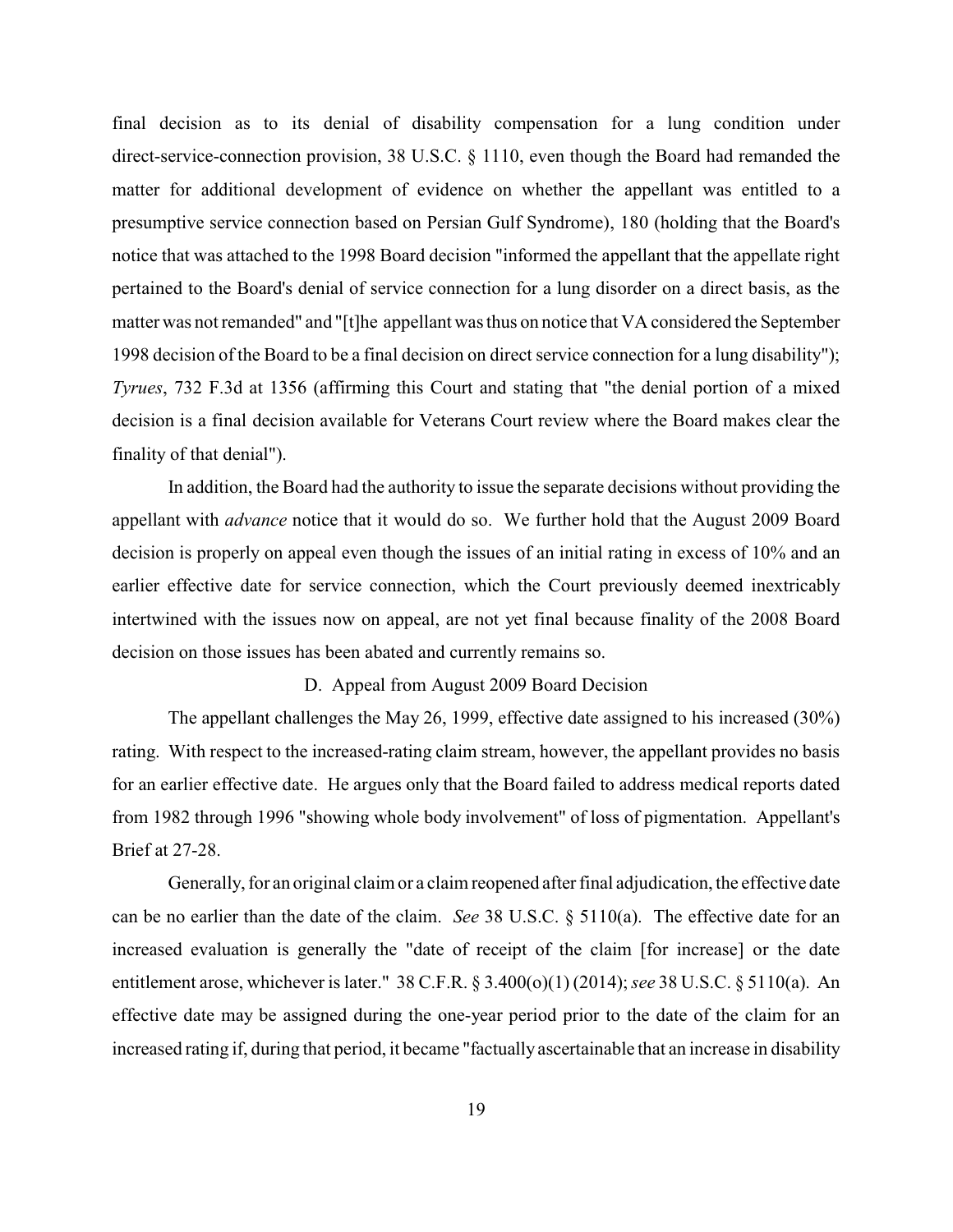had occurred," pursuant to section 5110(b)(2) and § 3.400(o)(2). *See Dalton v. Nicholson*, 21 Vet.App. 23, 34-35 (2007). Because the appellant filed his increased-rating claim in February 2000, the earliest effective date he may receive as to this claim would be February 1999; but the appellant points to no evidence during the one-year look-back period that would support a date earlier than May 26, 1999. Accordingly, the appellant fails to demonstrate that the Board erred in its decision. *See Hilkert v. West*, 12 Vet.App. 145, 151 (1999) (en banc) (holding that the appellant has the burden of demonstrating error), *aff'd per curiam*, 232 F.3d 908 (Fed. Cir. 2000) (table). Therefore, the Court will affirm the August 2009 Board decision with respect to its determination as to the increased-rating claim that was the subject of the second claim stream.

The Court makes clear that its affirmance of the August 2009 Board decision does not preclude the appellant's potential right to a disability rating higher than his initial 10% rating before May 26, 1999, and entitlement to an effective date earlier than March 26, 1990, based on his March 1990 claim to reopen, as well as the timeliness of the Substantive Appeal. The veteran retains the ability to continue to seek relief on these matters that are at issue in the first claim stream. Because the first claim stream culminated in the June 2008 Board decision that found the veteran's February 2000 Substantive Appeal untimely as to those issues, and because that decision is currently the subject of a possible request for Board reconsideration, those issues remain untouched by the affirmance of the 2009 Board decision.

Further, the Court will modify the August 2009 Board decision to remove findings that might preclude the veteran from obtaining relief on the matters at issue in the first claim stream. *See* 38 U.S.C. § 7252(a) (providing the Court with "the power to affirm, modify, or reverse a decision of the Board, or to remand the matter"); R. at 6 (August 2009 Board concludes that whether the February 2000 Substantive Appeal was timely "has been decided" and "is now final"); R. at 15 (despite recognizing that there is only a one-year look-back period as to his February 2000 claim for an increased rating, the August 2009 Board reviews medical evidence from as far back as the 1980s and broadly concludes that "it was not factually ascertainable prior to May 26, 1999, that the service member was entitled to an evaluation of 30[%] for his service connected skin disability"). Because we consider and affirm the 2009 Board decision on the second claim stream, that matter is concluded and the onlymatters pending before the Board pertain to the first claim stream. *See Means v. Brown*,